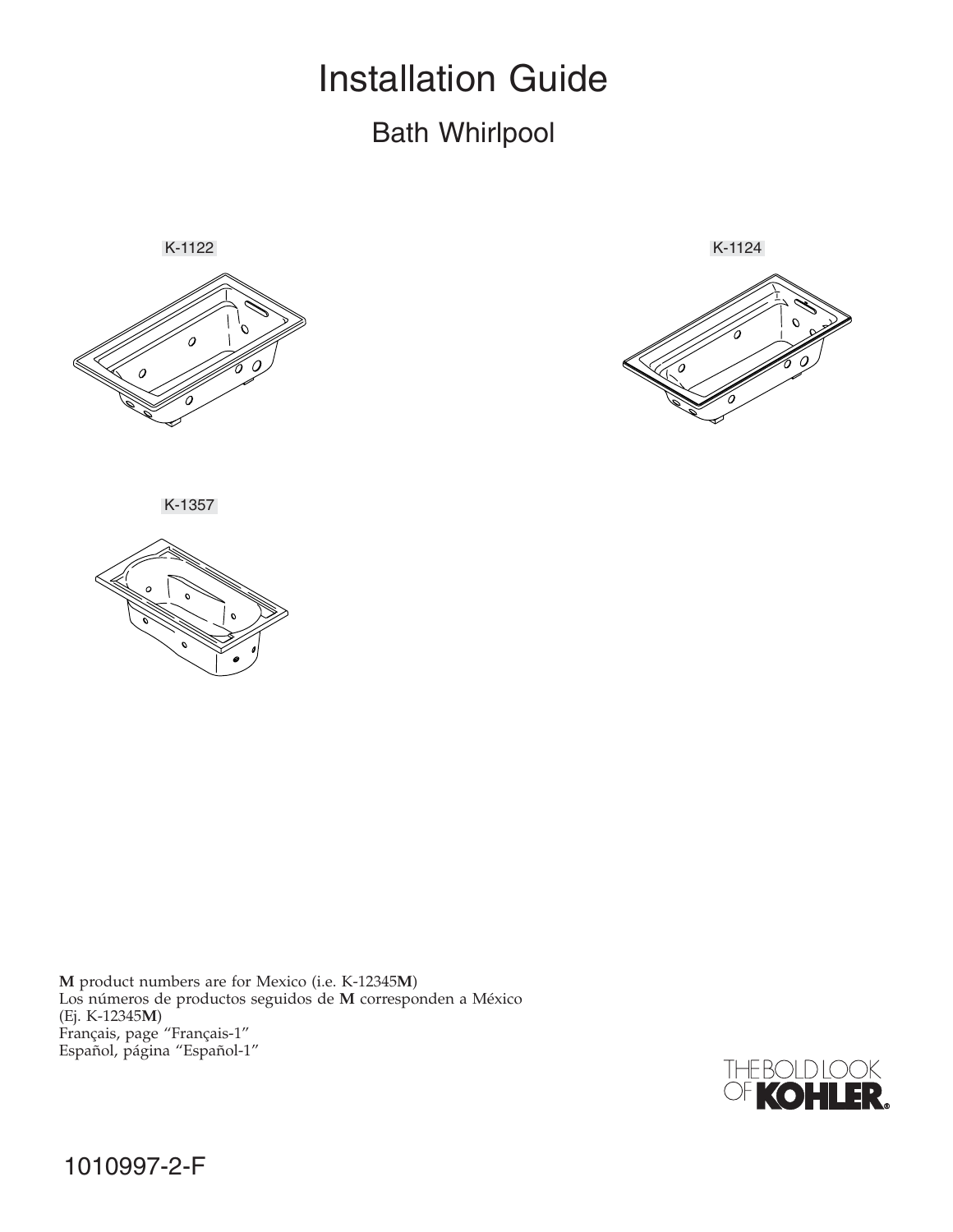# **Important Information**



**WARNING: When using electrical products, basic precautions should always be followed, including the following:**



**DANGER: Risk of electric shock.** Connect only to a circuit protected by a Ground-Fault Circuit-Interrupter (GFCI).

Building materials and wiring should be routed away from the pump body and other heat-producing components of the unit.

Install to permit access for servicing.

**Grounding is required.** The unit should be installed by a qualified service representative, and grounded.



**WARNING: Risk of electric shock.** Disconnect power before servicing.



**WARNING: Risk of injury or property damage.** Please read all instructions thoroughly before beginning installation, including the following requirements.

**WARNING: Risk of electric shock.** A qualified electrician should make all electrical connections.

**NOTICE: Follow all local plumbing and electrical codes.**

# **Product Information**

### **Electrical Requirements**

The installation must have a Class A Ground-Fault Circuit-Interrupter (GFCI) or Residual Current Device (RCD). The GFCI or RCD protects against line-to-ground shock hazard. Use a 120 V, 15 A, 60 Hz dedicated service for the whirlpool.

″H″ models require a separate 120 V, 15 A, 60 Hz dedicated circuit for the in-line heater.

**NOTE:** If the pump supply cord is damaged, it must be replaced by the manufacturer, its service agent or similarly qualified persons in order to avoid a hazard. The heater supply cord cannot be replaced. If the cord is damaged the heater should be replaced.

#### **Product Notices**



**WARNING: Unauthorized modification may cause unsafe operation and poor performance of the whirlpool.** Do not relocate the whirlpool pump, or make other modifications to the whirlpool system, as this could adversely affect the performance and safe operation of the whirlpool. Kohler Co. shall not be liable under its warranty or otherwise for personal injury or damage caused by any such unauthorized modification.



**WARNING: Risk of electrical shock.** Disconnect power before servicing.

**WARNING: Risk of electrical shock.** A qualified electrician should make all electrical connections.

**WARNING: Risk of injury or property damage.** Please read all instructions thoroughly before beginning installation.

**NOTICE: Follow all local plumbing and electrical codes.**

#### **Factory-Assembled Features**

Factory installed components include pump with power supply cord and air switch transmitter. No installation is needed.

″H″ models are supplied with a factory assembled in-line heater.

The whirlpool pump and piping are factory-assembled.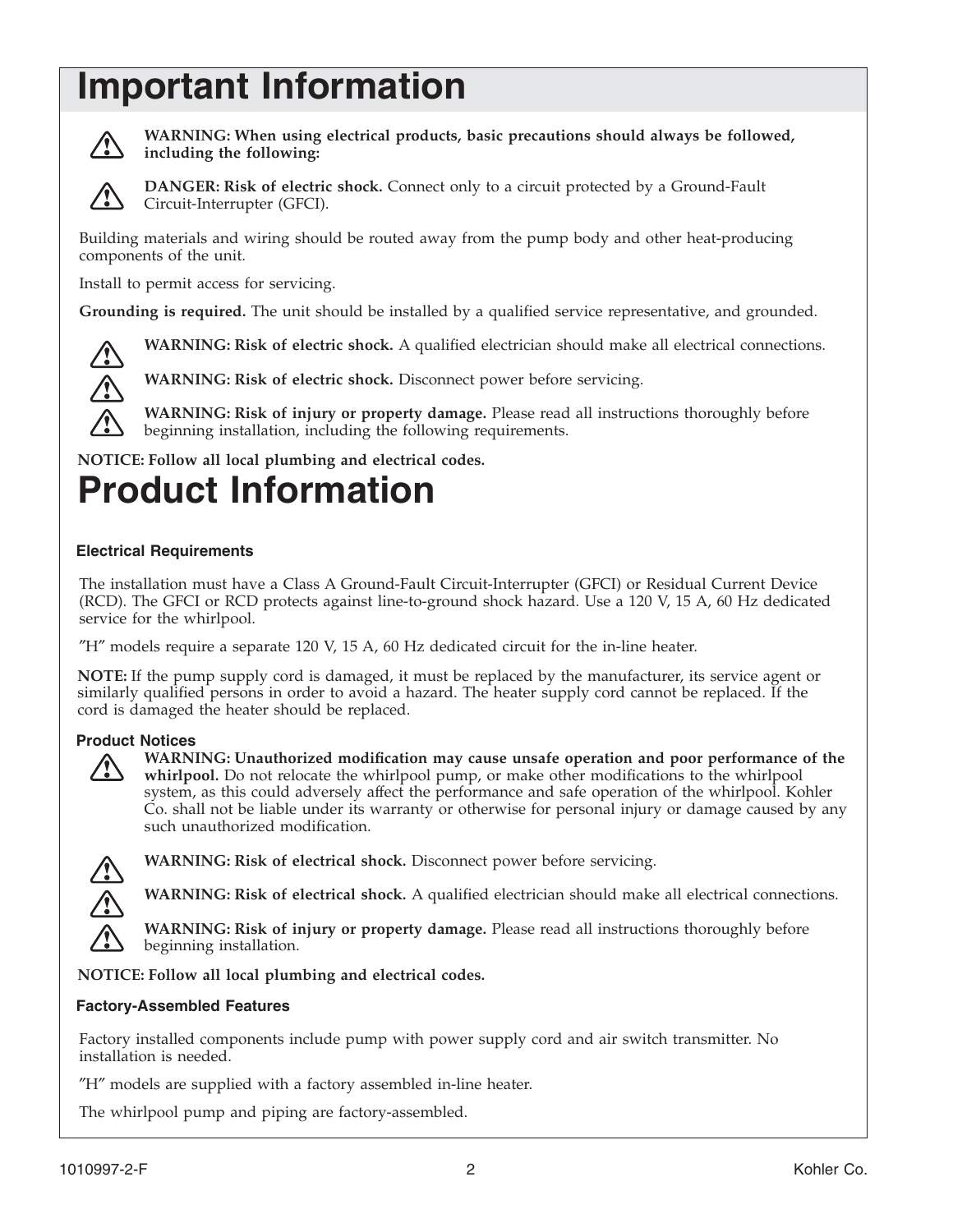#### **Product Information (cont.)**

#### **Connections and Service Access**

Before installation, ensure proper access to the final connections.

**NOTICE: Provide unrestricted service access to the pump.** You must provide access for servicing the pump and controls. The access must be located immediately next to the pump. Study the Roughing-In Guide packed with the whirlpool.

# **Table of Contents**

| Important Information                                                                                                                                                                                                          |
|--------------------------------------------------------------------------------------------------------------------------------------------------------------------------------------------------------------------------------|
|                                                                                                                                                                                                                                |
| <b>Tools and Materials</b>                                                                                                                                                                                                     |
|                                                                                                                                                                                                                                |
| Prepare the Site (all contains and contained all contains and contained all contains and contained all contains and contained all contains and contains a containing the containing of the containing of the containing of the |
| Prepare the Whirlpool (and according to the control of the control of the control of the control of the control of the control of the control of the control of the control of the control of the control of the control of th |
| Secure the Unit in the continuum of the Unit of the Unit of the Unit of the Unit of the Unit of the Unit of the Unit of the Unit of the Unit of the Unit of the Unit of the Unit of the Unit of the Unit of the Unit of the Un |
| Cut the Pump Banding Straps (and all contains and all contained and all cut the Pump Banding Straps (and all contains and all cut of the Pump Banding Straps (all contains and all contains and all cut of the Pump Banding St |
| Install the Plumbing indication contains a series of the contract of the contract of the contract of the contract of the contract of the contract of the contract of the contract of the contract of the contract of the contr |
| Make Electrical Connections (and according to the control of the control of the control of the control of the c                                                                                                                |
|                                                                                                                                                                                                                                |
|                                                                                                                                                                                                                                |
| Clean-Up After Installation (etc.) (a) and the contract of the Clean-Up After Installation (etc.) (a) and the Clean-Up After Installation (etc.) (b) and the Clean-Up After Installation (etc.) (b) and the Clean-Up After Ins |
| Confirm Proper Operation (and all contacts) and all contacts of the confirm Proper Operation (b) and the contact of the contact of the contact of the contact of the contact of the contact of the contact of the contact of t |
|                                                                                                                                                                                                                                |

## **Tools and Materials**



## **Before You Begin**

- $\Box$  Inspect the whirlpool for damage before you begin installation.
- $\Box$  Confirm adequate mounting and connection space for the faucet specified for your installation.
- $\Box$  Kohler Co. reserves the right to make revisions in the design of products without notice, as specified in the Price Book.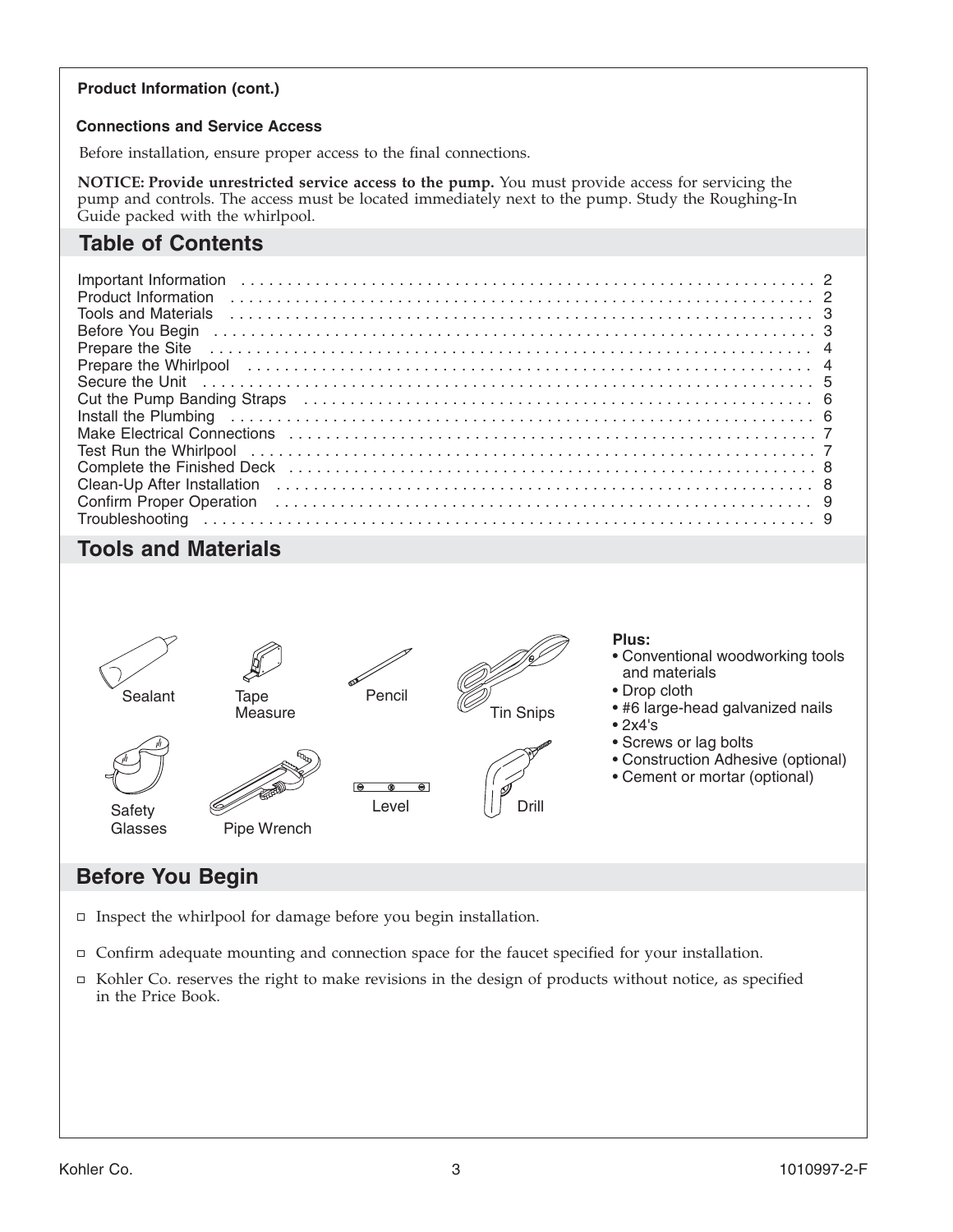

## **1. Prepare the Site**

**NOTICE:** Refer to the Roughing-in Guide packed with your whirlpool for the required minimum lb/square foot (kg/square meter) floor support loading.

 $\Box$  Make sure the flooring offers adequate support for your whirlpool, and verify that the subfloor is flat and level.

**NOTICE:** The whirlpool should be installed in a drop-in installation.

 $\Box$  Construct 2x4 or 2x6 stud framing for your installation.

**NOTICE:** The whirlpool must be supported by its feet or base. Do not support the load weight of the whirlpool by the perimeter of the rim.

- **For a raised installation:** Frame the floor or construct a frame in accordance with the roughing-in information packed with the whirlpool.
- Position the plumbing according to the roughing-in information packed. Cap the supplies, and check for leaks.

## **2. Prepare the Whirlpool**

- $\Box$  Install the drain to the whirlpool according to the drain manufacturer's instructions. Do not connect the trap at this time.
- $\Box$  Position a clean drop cloth or similar material in the bottom of the whirlpool. Be careful not to scratch the surface of the whirlpool.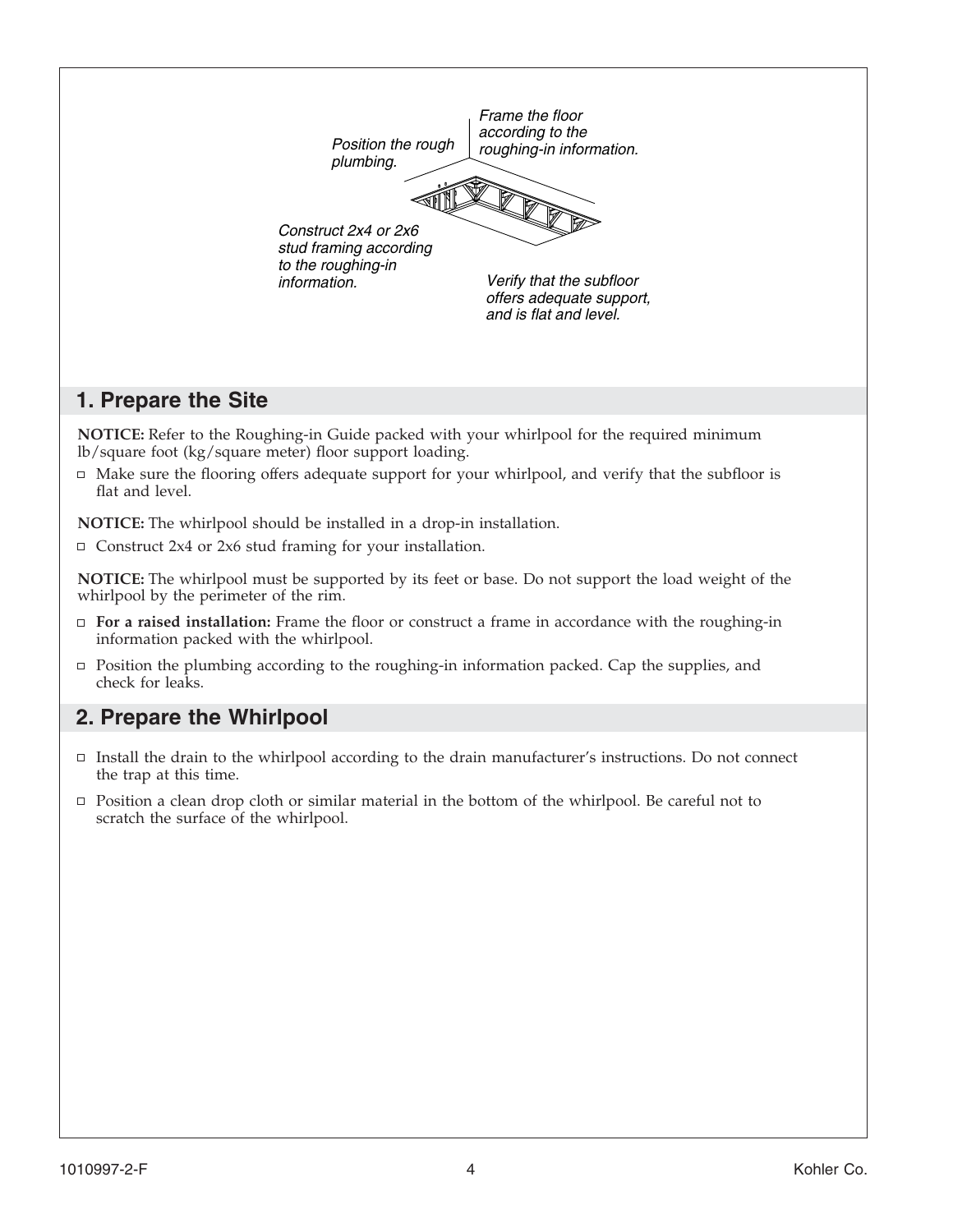

## **3. Secure the Unit**

**NOTICE:** Do not lift the whirlpool by the piping or pump, or use the piping or pump for structural support of the whirlpool. To avoid damage to the whirlpool, lift at the sides of the whirlpool.

**NOTICE:** Do not support the load weight of the whirlpool by the perimeter of the rim. The rim perimeter must be adequately supported, but must not support the load weight of the whirlpool.

 $\Box$  If the subfloor is not level, shim the whirlpool support blocks as necessary.

**Choose the installation option that best applies to your particular installation. Follow the appropriate instructions.**

#### **Option Using a Cement or Mortar Bed**

**NOTE:** Do not use gypsum cement or drywall compound for this application, as they will not provide an acceptable, durable bond.

#### **NOTE: The pump support bracket (when the pump banding straps are cut) and support blocks must rest directly on the subfloor.**

- $\Box$  Spread a 2" (5.1 cm) thick layer of cement or mortar on the subfloor where the whirlpool will be set. This will help secure, level, and support the unit. Clear all the material away from the pump support bracket and support block locations.
- $\Box$  Position a piece of plastic drop cloth material on top of the cement or mortar bed. With help, carefully lift the whirlpool into place, and make sure the pump support bracket and support blocks do not rest in the bed material.
- $\Box$  Secure the drain tailpiece to the trap. Ensure the whirlpool is level and resting on all support blocks.

#### **Option Using Construction Adhesive**

- $\Box$  Apply a generous amount of high-quality construction adhesive to the bottom of the support blocks. With help, carefully lift the whirlpool into position.
- $\Box$  Insert the drain tailpiece into the trap. Ensure the whirlpool is level and resting on all support blocks.

#### **Option Using Silicone Sealant**

- $\Box$  With help, carefully lift the whirlpool into position.
- $\Box$  Insert the drain tailpiece into the trap. Ensure the whirlpool is level and resting on all support blocks.
- $\Box$  Remove the protective tape from the rim. Apply a continuous bead of high-quality silicone sealant around the entire rim of the whirlpool.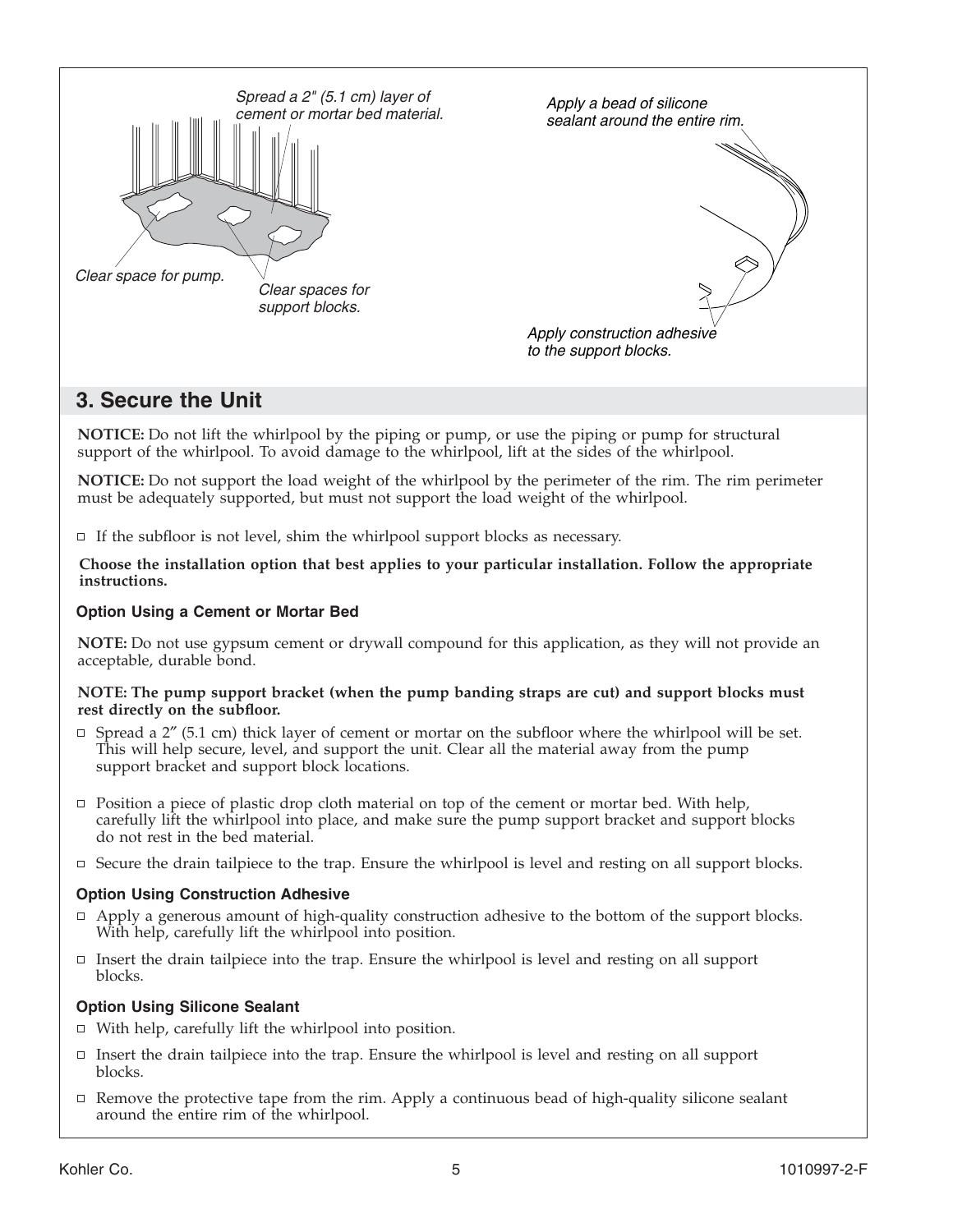

# **4. Cut the Pump Banding Straps**

**IMPORTANT! This step is necessary to make your Kohler whirlpool operate more quietly.**

- $\Box$  Use tin snips to cut the two pump banding straps.
- $\Box$  To minimize whirlpool noise and vibration, be sure the pump is not in direct contact with the shipping bracket after the pump banding straps are cut.
- $\Box$  Remove and discard the straps.

# **5. Install the Plumbing**



**CAUTION: Risk of property damage.** A watertight seal must exist on the whirlpool drain. The watertight seal will prevent property damage.

 $\Box$  Connect the drain to the trap according to the drain manufacturer's instructions.

**NOTICE:** An access panel will simplify future maintenance.

- $\Box$  Install the faucet valving according to the faucet manufacturer's instructions. Do not install the faucet trim until instructed. Open the hot and cold water supplies, and check the supply connections for leakage.
- $\Box$  Run water into the whirlpool, and check the drain connections for leakage.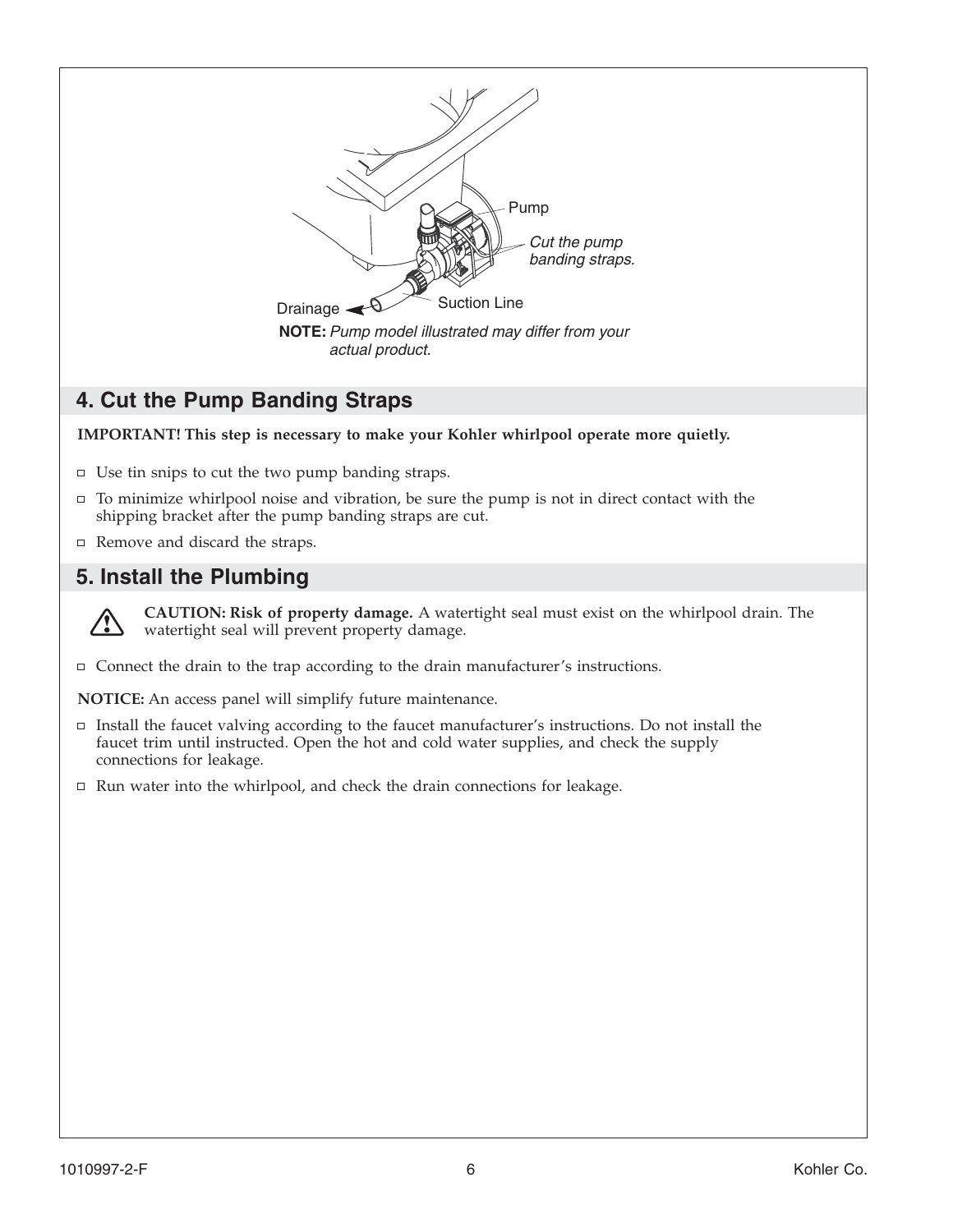

## **6. Make Electrical Connections**



**WARNING: Risk of electric shock.** Make sure the power has been disconnected before performing the following procedures.

**WARNING: Risk of electric shock.** Connect the pump and in-line heater (if included) to properly grounded, grounding-type receptacles protected by Ground-Fault Circuit-Interrupters (GFCI's) or Residual Current Devices (RCD's). Do not remove the grounding pins from the plug. Do not use grounding adapters.

**NOTE:** A label identifying the model number and electrical rating of the whirlpool is located near the whirlpool pump.

**NOTICE:** The pump (supplied) and heater (if supplied) are equipped with a cord and plug. All wiring for the heater has been completed at the factory. A qualified electrician must install a GFCI- or RCD-protected, 120 V, 15 A, grounded outlet. No other load should be on this circuit.

### **Pump Wiring**

- $\Box$  Locate the outlet behind the whirlpool, and within 24" (61 cm) of the pump.
- $\Box$  Plug the pump into this outlet.

**NOTE:** Make sure the air actuator tubing is securely attached to the pump, and is not kinked or damaged.

#### **Heater Wiring – "H" Models**

- $\Box$  Locate the outlet behind the whirlpool, and within 24" (61 cm) of the heater.
- $\Box$  Plug the heater into this outlet.

## **7. Test Run the Whirlpool**

- $\Box$  Check all electrical connections, and make sure the electrical power to the whirlpool and heater (if equipped) is on.
- $\Box$  Make sure all union connections to the pump and heater are securely hand tightened.
- $\Box$  Verify that the pump banding straps have been cut (if applicable), and that the pump is resting directly on the subfloor or whirlpool base.
- $\Box$  Fill the whirlpool to a level at least 2" (5.1 cm) above the top of the highest jet. Refer to "Confirm" Proper Operation″ section for additional information.
- Operate the whirlpool for 5 minutes, and check all whirlpool piping connections for leaks.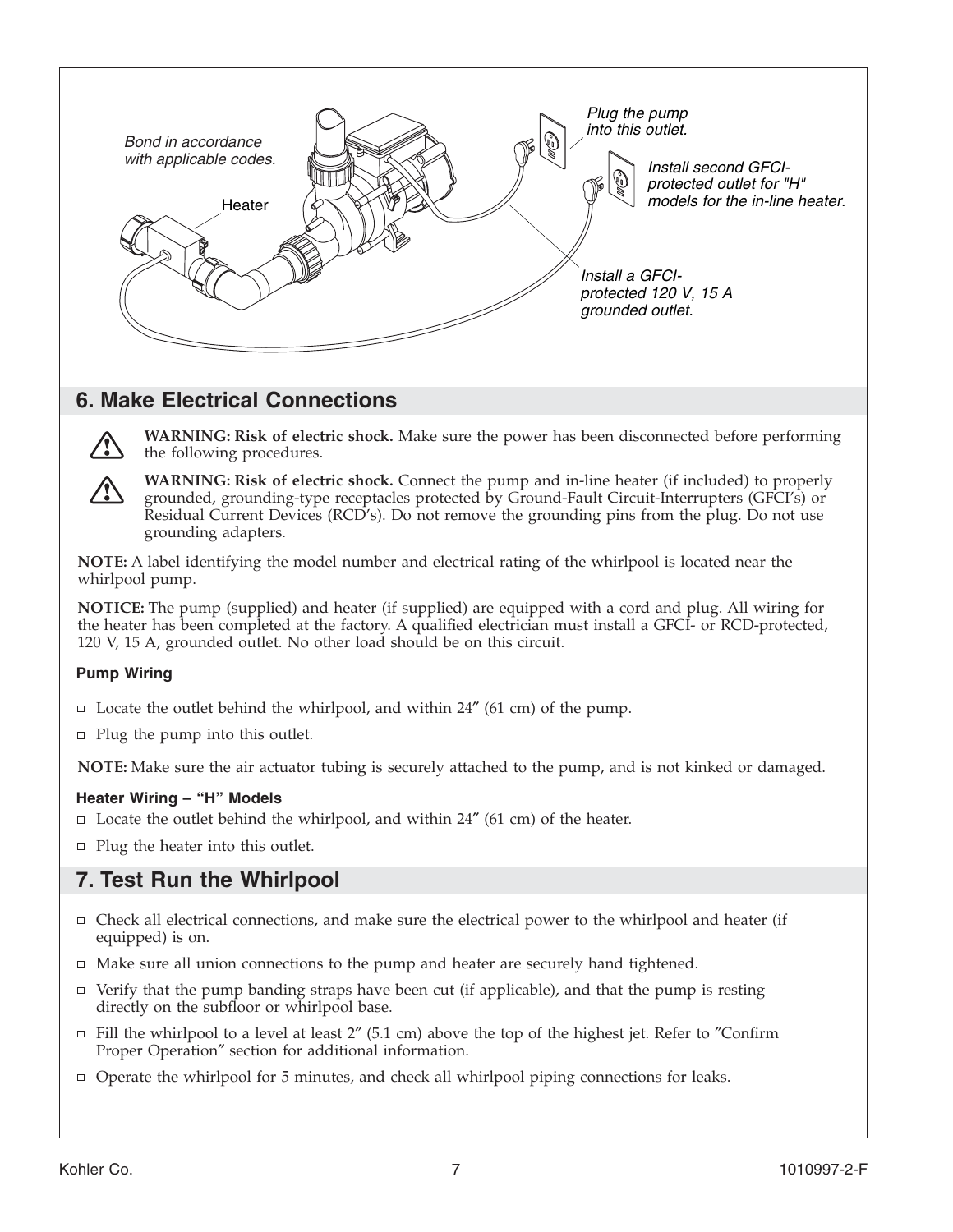

## **8. Complete the Finished Deck**

- $\Box$  If you have not already done so, carefully remove the protective tape from the whirlpool rim.
- $\Box$  Cover the framing with water-resistant deck material. Seal the joints between the whirlpool rim edge and the water-resistant deck material with silicone sealant.
- □ Tape and mud the water-resistant deck material. Install the finished deck to the water-resistant deck material. Seal the joints between the whirlpool rim and the finished deck material with silicone sealant.
- $\Box$  Install the faucet trim according to the trim manufacturer's instructions.

## **9. Clean-Up After Installation**

- When cleaning up after installation, **do not use abrasive cleansers**, as they may scratch and dull the whirlpool surface. Use warm water and a liquid detergent to clean the surface.
- Remove stubborn stains, paint, or tar with turpentine or paint thinner. **Do not allow cleaners containing petroleum distillates to remain in contact with any whirlpool surfaces for long periods of time.** Remove plaster by carefully scraping with a wood edge. Do not use metal scrapers, wire brushes, or other metal tools. Use a powder-type detergent on a damp cloth to provide mild abrasive action to any residual plaster.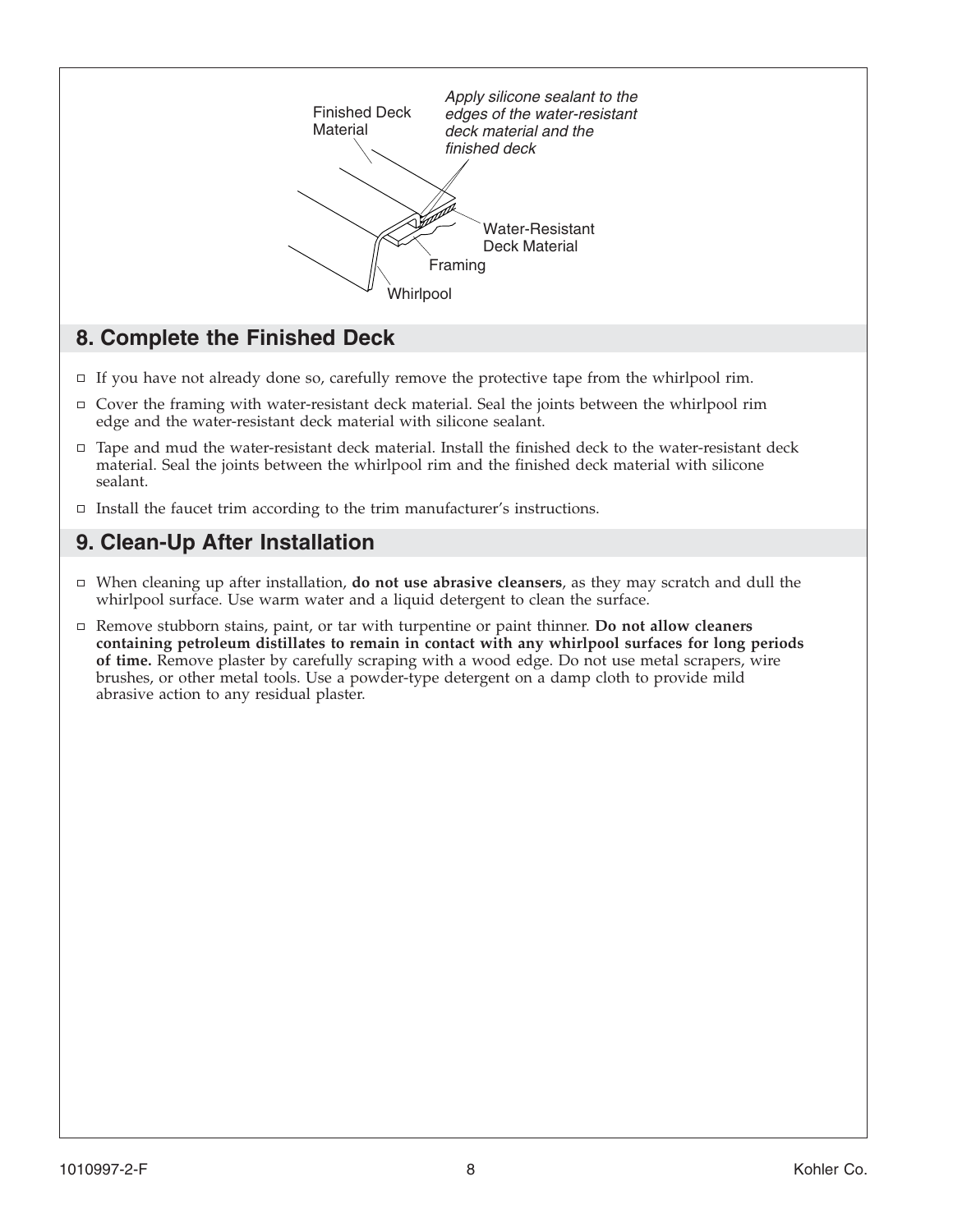

## **10. Confirm Proper Operation**

#### **Fill the Whirlpool**

- $\Box$  Position the jet nozzles so they face down toward the basin. Turn the jet trim rings fully counterclockwise.
- **Fill the whirlpool to a water level at least 2**″ **(5.1 cm) above the top of the highest jet.**

**NOTE:** The water temperature in the whirlpool should not exceed 104°F (40°C).

 $\Box$  To service orifices insert a pencil into the end of the jet nozzle and push the orifice out. After removing any blockage, check the orifice to make sure it is clear and press it into the jet housing.

**NOTE:** Orifices are only installed in whirlpool jets when there are six or more jets in the whirlpool system.

#### **Operating Sequence**

- $\Box$  Press the air actuator to turn on the whirlpool jets.
- $\Box$  Adjust each jet for optimum air/water mixture. Turn the trim ring clockwise to reduce the air flow, and counterclockwise to increase the air flow.
- $\Box$  If equipped with a heater, the heater will engage automatically when the pump is turned on and will disengage when the pump is turned off. The heater will not turn on if the water temperature exceeds  $104\text{°F}$  (40°C).
- $\Box$  Press the air actuator a second time to turn off the whirlpool.

## **Troubleshooting**

**NOTICE: This section is for general aid only. A Kohler Authorized Service Representative or qualified electrician should correct any electrical problems. For warranty service, contact your dealer or wholesale distributor.**

| <b>Symptoms</b> |                                                   | <b>Probable Causes</b> |                                                                                | <b>Recommended Action</b> |                                                                |
|-----------------|---------------------------------------------------|------------------------|--------------------------------------------------------------------------------|---------------------------|----------------------------------------------------------------|
|                 | Whirlpool does not start<br>or stop.              |                        | A. No power to motor.                                                          |                           | A. Set/reset the GFCI or RCD;<br>check wiring.                 |
|                 |                                                   | В.                     | Air actuator does not work.                                                    |                           | <b>B.</b> Replace air actuator.                                |
|                 |                                                   |                        | Air actuator tubing is<br>disconnected, loose, kinked,<br>plugged, or damaged. |                           | C. Connect, straighten, clean, or replace air actuator tubing. |
|                 |                                                   |                        | D. Motor/pump does not work.                                                   |                           | D. Rebuild or replace motor/pump.                              |
|                 | 2. Motor starts, not all jets<br>are functioning. |                        | A. Jet is closed.                                                              |                           | A. Rotate jet trim ring<br>counterclockwise to open.           |
|                 |                                                   |                        | <b>B.</b> Jets are blocked.                                                    |                           | <b>B.</b> Remove blockage.                                     |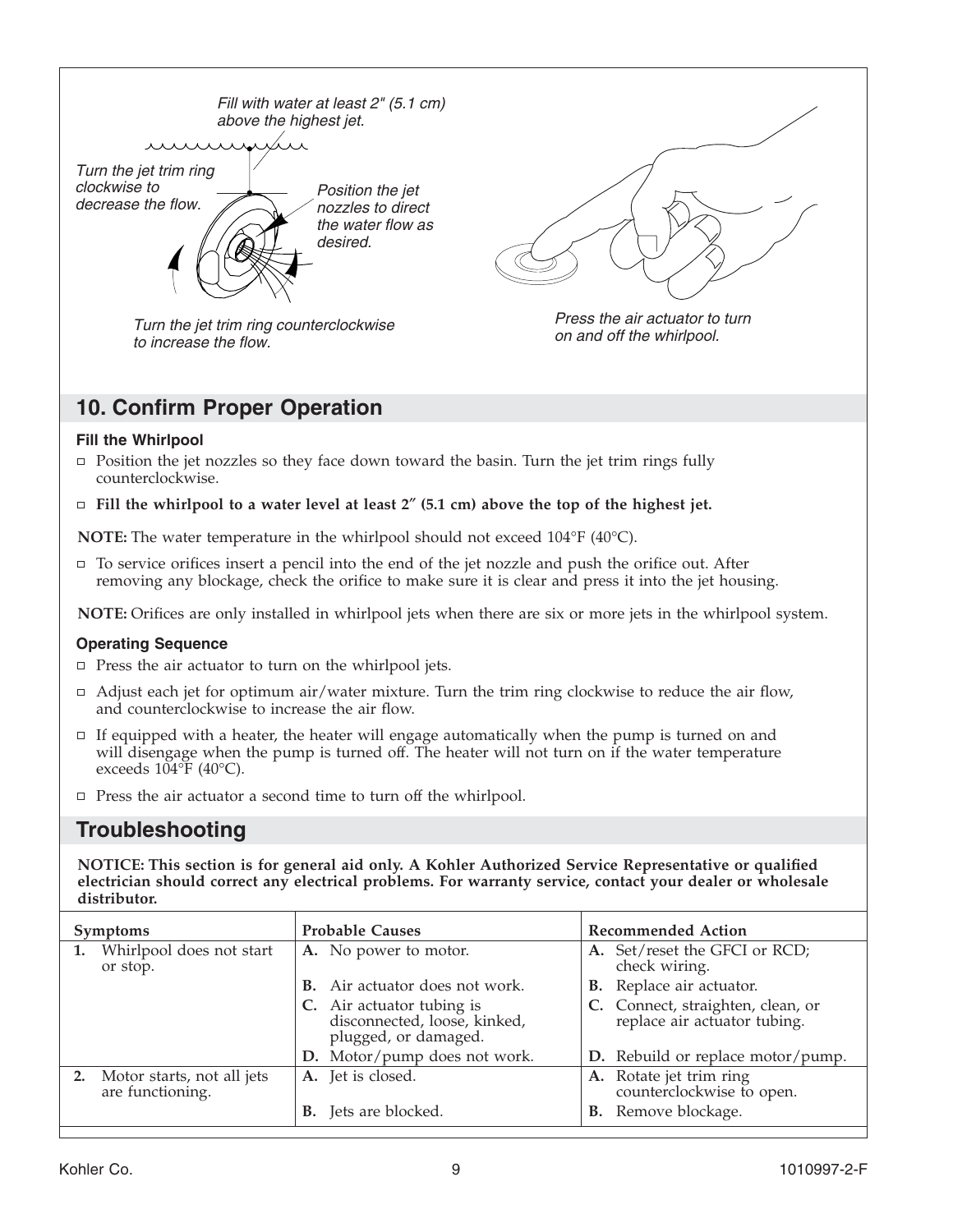| <b>Troubleshooting (cont.)</b>                               |                                                                                       |                                                                                                                                                                                                                                                 |  |  |
|--------------------------------------------------------------|---------------------------------------------------------------------------------------|-------------------------------------------------------------------------------------------------------------------------------------------------------------------------------------------------------------------------------------------------|--|--|
| <b>Symptoms</b>                                              | <b>Probable Causes</b>                                                                | <b>Recommended Action</b>                                                                                                                                                                                                                       |  |  |
| Whirlpool stops<br>3.<br>automatically before 18<br>minutes. | A. The GFCI or RCD trips.                                                             | A. Identify fault source and correct.                                                                                                                                                                                                           |  |  |
|                                                              | Suction blocked.<br>В.                                                                | Remove obstruction.<br>В.                                                                                                                                                                                                                       |  |  |
|                                                              | Jets are blocked.                                                                     | Remove blockage.                                                                                                                                                                                                                                |  |  |
|                                                              | D. Motor overheated and protection<br>device activated.                               | Check for blockage at motor<br>D.<br>vents. Remove blockage and<br>allow motor to cool.<br>Check for suction blockage.<br>Remove blockage and allow<br>motor to cool.<br>Check for jet blockage. Remove<br>blockage and allow motor to<br>cool. |  |  |
| Noisy operation.<br>4.                                       | Pump banding straps have not<br>A.<br>been cut. (Models with support<br>blocks only.) | A. Cut pump banding straps with<br>tin snips.                                                                                                                                                                                                   |  |  |
| Heater does not operate.<br>5.<br>$("H"$ models only)        | A. No power to heater.                                                                | A. Reset the GFCI or RCD.                                                                                                                                                                                                                       |  |  |
|                                                              | Water temperature exceeds 104° F<br>В.<br>$(40^{\circ} \text{ C}).$                   | Allow water to cool and heater<br>В.<br>will reengage.                                                                                                                                                                                          |  |  |
|                                                              | Heater does not work.                                                                 | C. Replace heater.                                                                                                                                                                                                                              |  |  |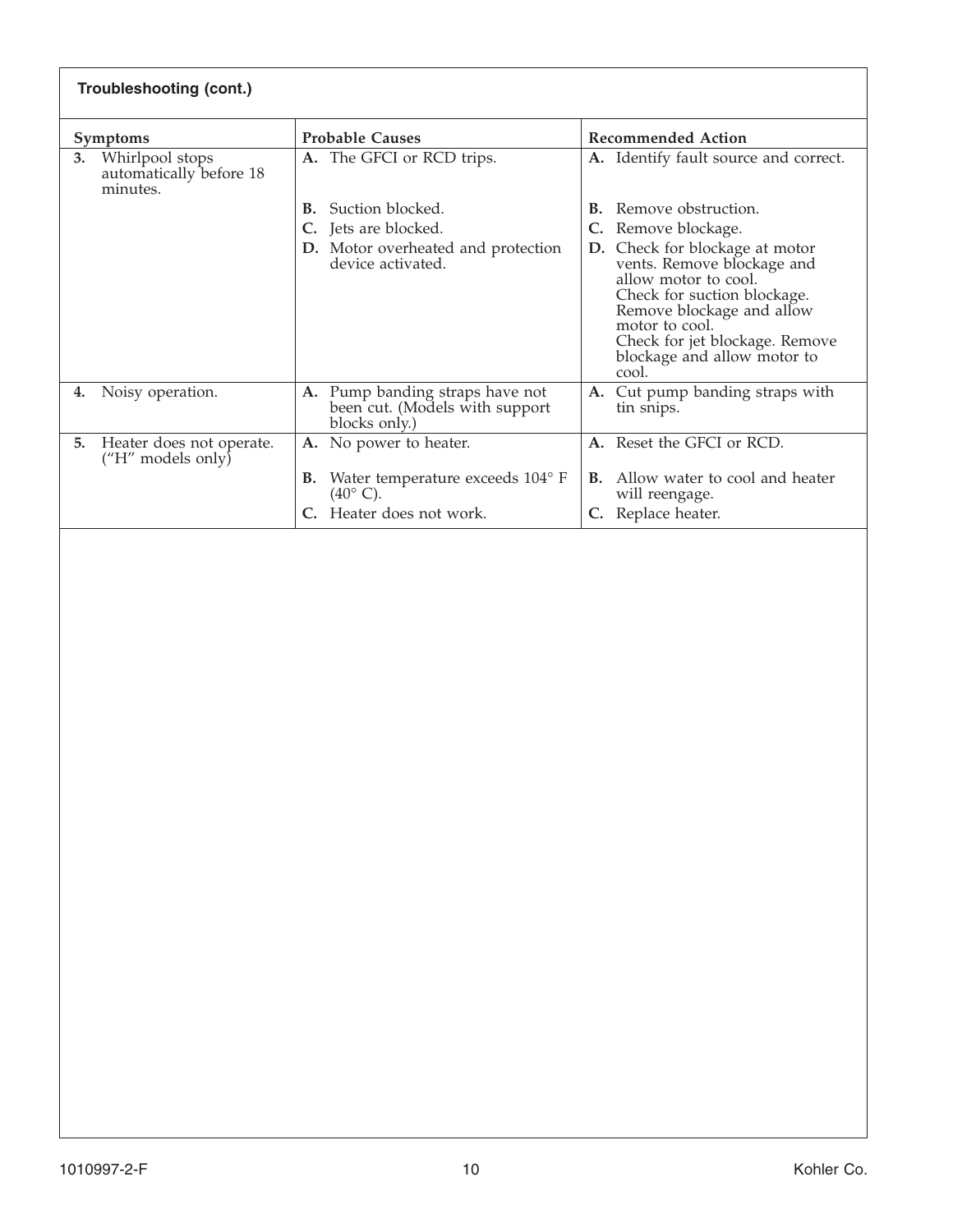# **Informations importantes**



**AVERTISSEMENT : Lors de l'utilisation des produits électriques, des précautions de base doivent toujours être observées, incluant ce qui suit :**



**DANGER : Risque d'électrocution.** Raccorder uniquement à un circuit protégé par un disjoncteur de fuite de terre (GFCI).

Les matériaux de construction et le câblage devraient être acheminés loin du corps de la pompe et des autres composants qui dégagent de la chaleur de l'unité.

Installer de façon à permettre l'accès pour l'entretien.

**Une mise à la terre est requise.** L'unité doit être installée par un représentant qualifié, et mise à la terre.



**AVERTISSEMENT : Risque d'électrocution.** Un électricien qualifié devrait effectuer toutes les connexions électriques.



**AVERTISSEMENT : Risque d'électrocution.** Débrancher l'alimentation avant de procéder à l'entretien.



**AVERTISSEMENT : Risque de blessures ou d'endommagement du matériel.** Veuillez s'il vous plaît lire avec attention toutes les instructions avant de commencer l'installation, y compris les conditions suivantes:

**AVIS : Respecter tous les codes de plomberie et électriques locaux.**

# **Information sur le produit**

#### **Branchements électriques requis**

L'installation électrique doit avoir un Disjoncteur de Fuite de Terre (GFCI) ou un appareil de courant résiduel (RCD) de classe A. Le GFCI ou le RCD protège contre une électrocution par la mise à la terre. Utiliser une alimentation de 120 V, 15 A, 60 Hz dédiée à la baignoire à hydromassage.

Les modèles « H » nécessitent une alimentation dédiée de 120 V, 15 A, 60 Hz pour le chauffe-eau en ligne.

**REMARQUE :** Si le câble d'alimentation de la pompe est endommagé, il doit être remplacé par le fabricant, son représentant ou autre personnel similaire qualifié pour éviter tout danger. Le cordon d'alimentation du chauffe-eau ne peut pas être remplacé. Si le cordon est endommagé, le chauffe-eau devrait être remplacé.

#### **Notices du produit**



**AVERTISSEMENT : Des modifications non approuvées pourraient provoquer un fonctionnement dangereux ou un mauvais fonctionnement de la baignoire à hydromassage.** Ne pas déplacer la pompe d'hydromassage ou effectuer d'autres modifications au système d'hydromassage car cela pourrait affecter les performances et la sécurité de la baignoire à hydromassage. Kohler Co. décline toute responsabilité sous ses garanties quant à toutes blessures ou dommages causés par des modifications non autorisées.



**AVERTISSEMENT : Risque d'électrocution.** Débrancher l'alimentation avant de procéder à l'entretien.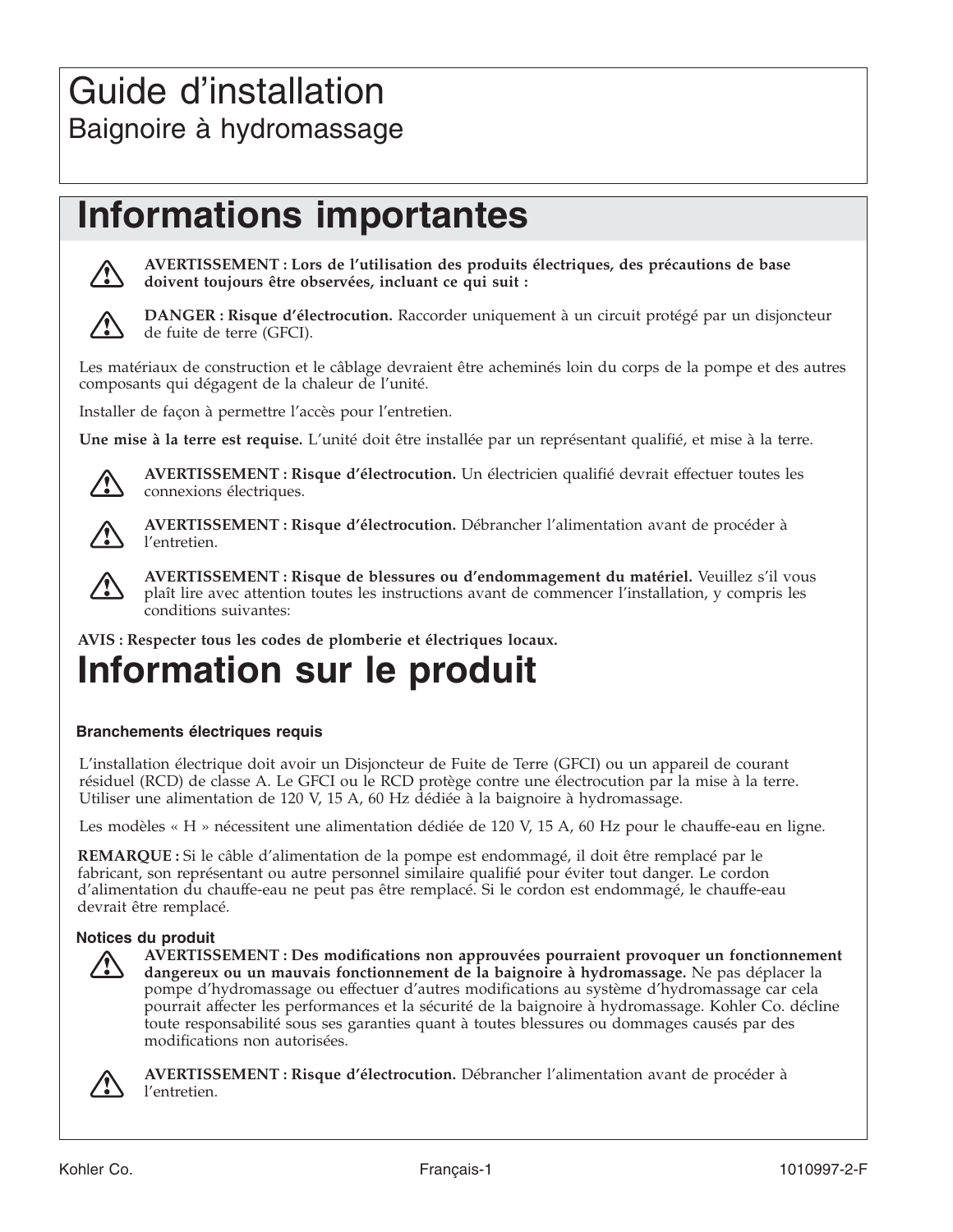#### **Information sur le produit (cont.)**



**AVERTISSEMENT : Risque d'électrocution.** Un électricien qualifié devrait effectuer toutes les connexions électriques.

**AVERTISSEMENT : Risque de blessures ou d'endommagement du matériel.** Veuillez lire toutes les instructions avant de commencer l'installation.

**AVIS : Respecter tous les codes de plomberie et électriques locaux.**

#### **Pièces assemblées en usine**

Les composants installés en usine comprennent la pompe avec câble d'alimentation électrique et l'interrupteur d'air. Aucune installation n'est nécessaire.

Les modèles«H» sont fournis avec un chauffe-eau en ligne assemblé en usine.

La pompe et la tuyauterie de la baignoire à hydromassage ont été assemblées en usine.

#### **Connexions et accès pour l'entretien**

S'assurer d'avoir suffisamment d'accès pour les connexions finales avant l'installation.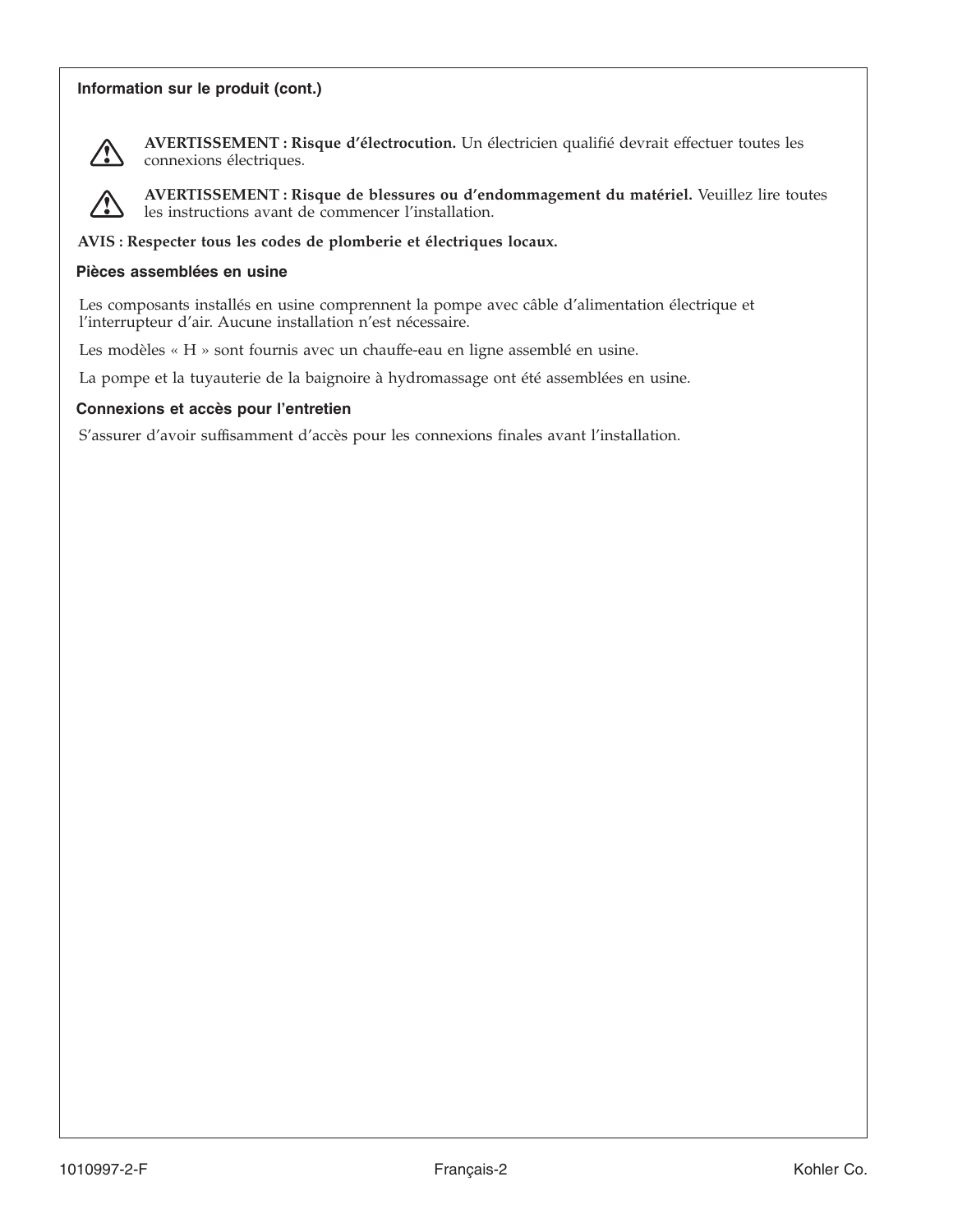#### **Information sur le produit (cont.)**

**AVIS : Fournir un panneau d'accès libre à la pompe.** Il faut prévoir un accès pour l'entretien de la pompe et des contrôles. L'accès doit être situé tout près de la pompe. Étudier le guide de raccordement accompagnant la baignoire à hydromassage.

### **Sommaire**

| Informations importantes experiences in the contract of the contract of the contract of the contract of the contract of the contract of the contract of the contract of the contract of the contract of the contract of the co       |  |
|--------------------------------------------------------------------------------------------------------------------------------------------------------------------------------------------------------------------------------------|--|
|                                                                                                                                                                                                                                      |  |
| Outils et matériels <b>container and the contact of the contact of the contact of the contact of the contact of the contact of the contact of the contact of the contact of the contact of the contact of the contact of the con</b> |  |
| Avant de commencer et al., respectively contained a series of the commencer contained a series of 3                                                                                                                                  |  |
|                                                                                                                                                                                                                                      |  |
|                                                                                                                                                                                                                                      |  |
|                                                                                                                                                                                                                                      |  |
|                                                                                                                                                                                                                                      |  |
|                                                                                                                                                                                                                                      |  |
|                                                                                                                                                                                                                                      |  |
| Tester la baignoire à hydromassage (et al., and allegeration controlled and allegeration of $8$                                                                                                                                      |  |
|                                                                                                                                                                                                                                      |  |
|                                                                                                                                                                                                                                      |  |
|                                                                                                                                                                                                                                      |  |
|                                                                                                                                                                                                                                      |  |

## **Outils et matériels**



d'étanchéité





Mètre ruban

Lunettes de protection



Crayon à papier

Niveau à bulle



ferblantier



#### **Plus:**

- Outils conventionnels de menuiserie et matériels
- Bâche de protection
- Clous galvanisés #6 à tête large
- 2x4
- Vis ou tire-fonds
- Adhésif de construction (optionnel)
- Ciment ou mortier (optionnel)

### **Avant de commencer**

- Avant de commencer l'installation, examiner la baignoire à hydromassage pour y déceler tout dommage.
- S'assurer que l'espace de montage et de raccordement du robinet soit adéquat pour l'installation.
- Kohler se réserve le droit d'apporter des modifications à la conception de ses produits sans préavis comme cela est indiqué dans le catalogue des prix.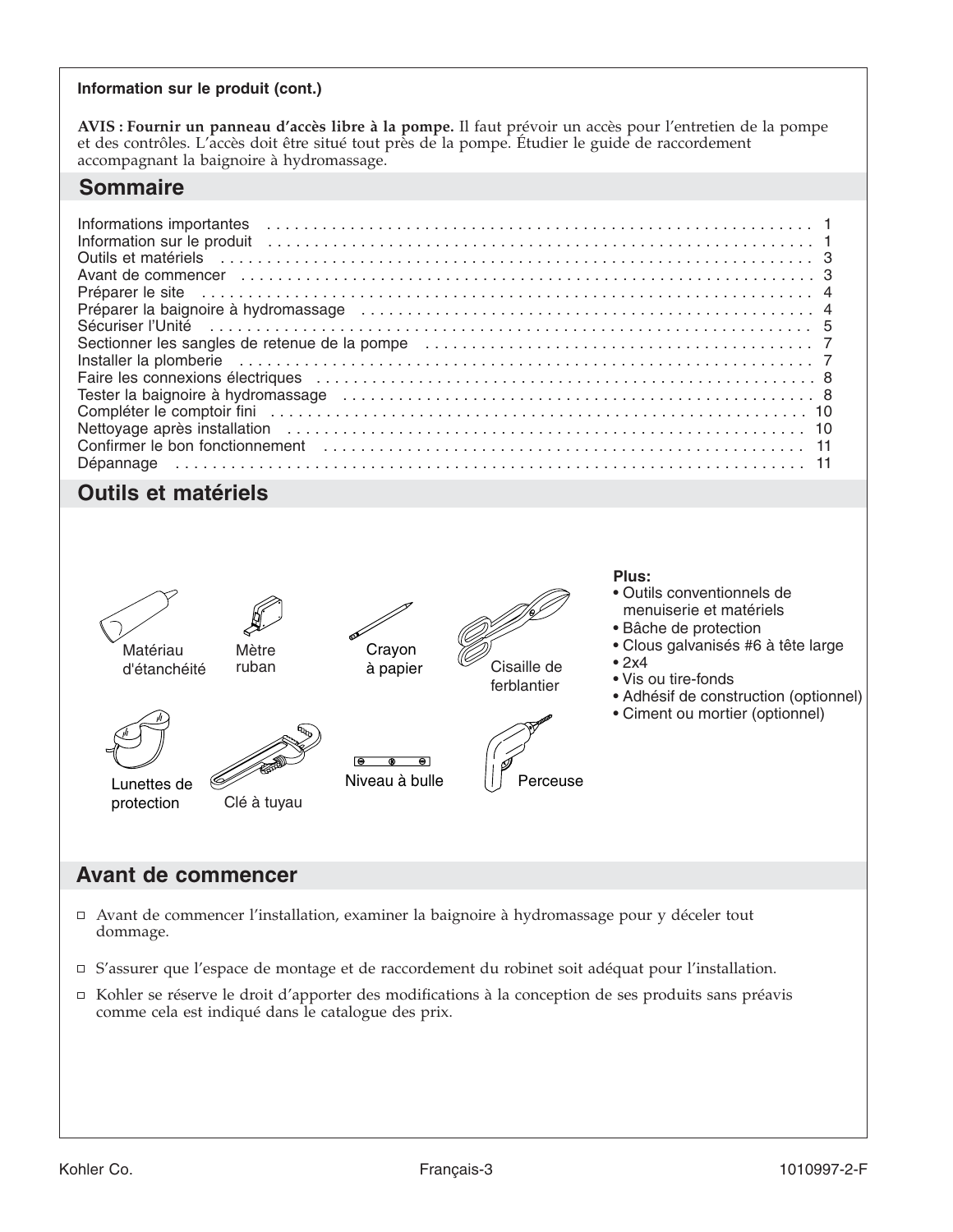

**AVIS :** Se référer au guide de raccordement emballé avec la baignoire à hydromassage pour la charge de support de sol minimum requis lb/pied carré (kg/mètre carré).

 $\Box$  S'assurer que le sol constitue un support adéquat pour la baignoire à hydromassage et que le plancher soit plat et nivelé.

**AVIS :** La baignoire à hydromassage devrait être installée dans un espace encastré.

 $\Box$  Construire un cadre de support de 2x4 ou de 2x6 pour votre installation.

**AVIS :** La baignoire à hydromassage doit être supportée par ses pieds ou la base. Ne pas supporter le poids de charge de la baignoire à hydromassage par le périmètre du rebord.

- **Pour une installation surélevée :** Encadrer le plancher ou construire un cadre conforme aux informations du plan de raccordement qui accompagne la baignoire à hydromassage.
- Déterminer l'emplacement de la plomberie selon le plan de raccordement fourni. Boucher les alimentations et vérifier s'il y a des fuites.

## **2. Préparer la baignoire à hydromassage**

- $\Box$  Installer le drain sur la baignoire à hydromassage selon les instructions du fabricant. Ne pas connecter le siphon à ce moment.
- Placer un chiffon propre ou matière similaire à la base de la baignoire à hydromassage. S'assurer de ne pas rayer la surface de la baignoire à hydromassage.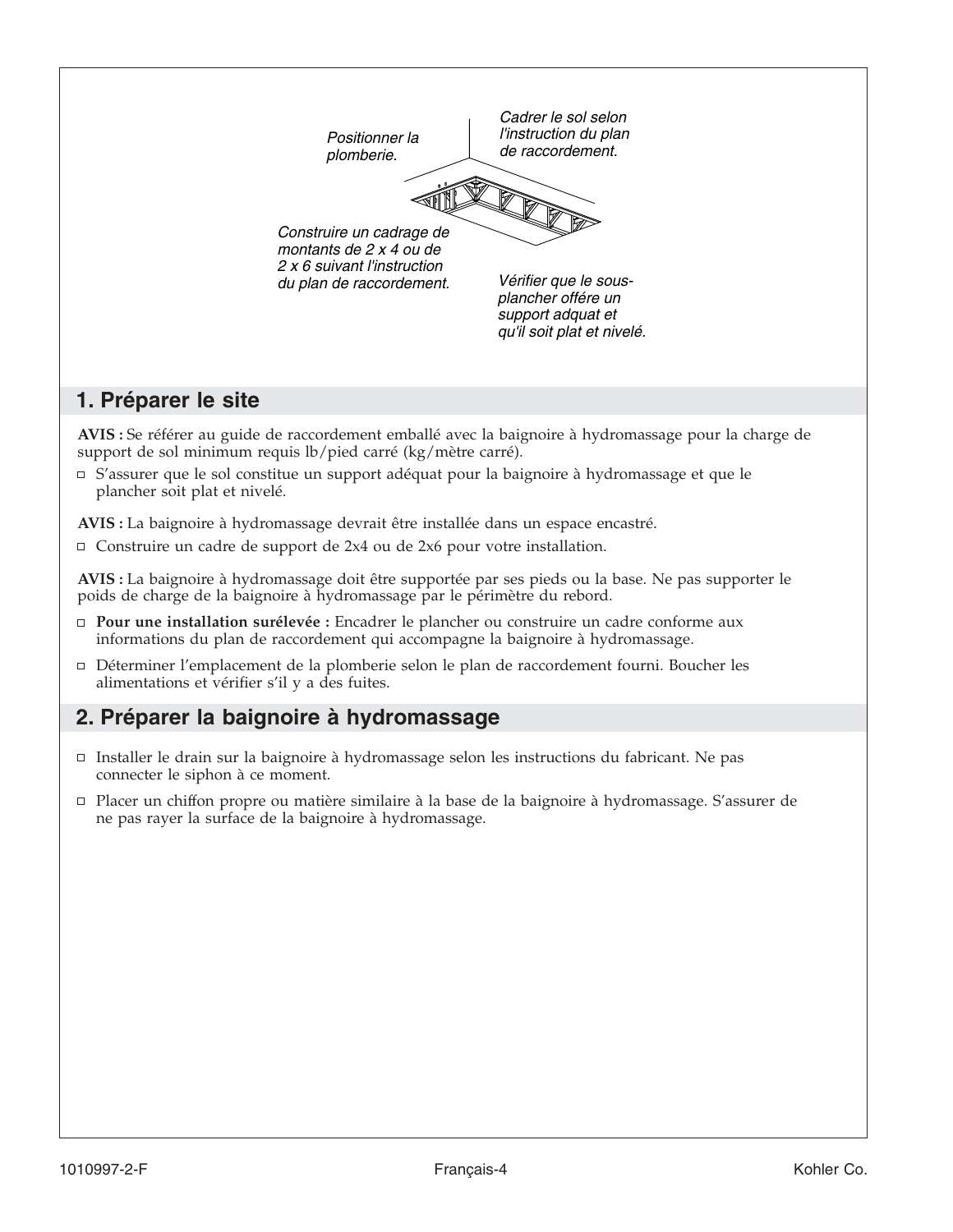

## **3. Sécuriser l'Unité**

**AVIS :** Ne pas soulever la baignoire à hydromassage par la tuyauterie ou par la pompe ou utiliser la tuyauterie ou la pompe pour supporter la baignoire à hydromassage. Afin d'éviter d'endommager la baignoire à hydromassage, soulever sur les côtés de la baignoire.

**AVIS :** Ne pas supporter le poids de charge de la baignoire à hydromassage par le périmètre du rebord. Le périmètre du rebord doit être soutenu de manière adéquate, mais il ne doit pas supporter le poids de charge de la baignoire à hydromassage.

Si le sous-plancher n'est pas à niveau, placer des blocs de renfort sous la baignoire à hydromassage, si nécessaire.

#### **Choisir l'option d'installation qui s'applique le mieux à votre installation. Suivre les instructions correspondantes.**

#### **Option pour utilisation de lit de ciment ou de mortier**

**REMARQUE :** Ne pas utiliser de plâtre dur ou un mélange pour cloison sèche pour cette installation, car ces produits ne fourniront pas un scellement acceptable et durable.

#### **REMARQUE : Le support de pompe (une fois les sangles de retenue coupées) et les blocs de support doivent reposer directement sur le sol.**

- Étendre une couche de ciment ou mortier de 2″ (5,1 cm) d'épaisseur sur le sous-plancher à l'endroit d'installation de la baignoire. Ceci aidera à sécuriser, niveler et supporter l'unité. Écarter tout matériau de l'emplacement du montant de la pompe et des blocs de support.
- Positionner une bâche en plastique sur le lit de ciment ou de mortier. Avec de l'assistance, soulever et mettre soigneusement la baignoire à hydromassage en place et s'assurer que le support de pompe et les blocs de renfort ne reposent pas sur le matériau de l'embase.
- Fixer l'about du drain sur le siphon. S'assurer que la baignoire à hydromassage soit nivelée et qu'elle s'appuie sur tous les blocs de renfort.

#### **Option pour l'utilisation de mastic adhésif de construction**

- Appliquer un adhésif de construction de haute qualité à la base des blocs de renfort. Avec de l'assistance, soulever et mettre la baignoire à hydromassage en place avec précaution.
- Insérer la pièce de raccordement du drain dans le siphon. S'assurer que la baignoire à hydromassage soit nivelée et qu'elle s'appuie sur tous les blocs de renfort.

#### **Option d'utilisation de mastic d'étanchéité à la silicone**

Avec de l'assistance, soulever et mettre la baignoire à hydromassage en place avec précaution.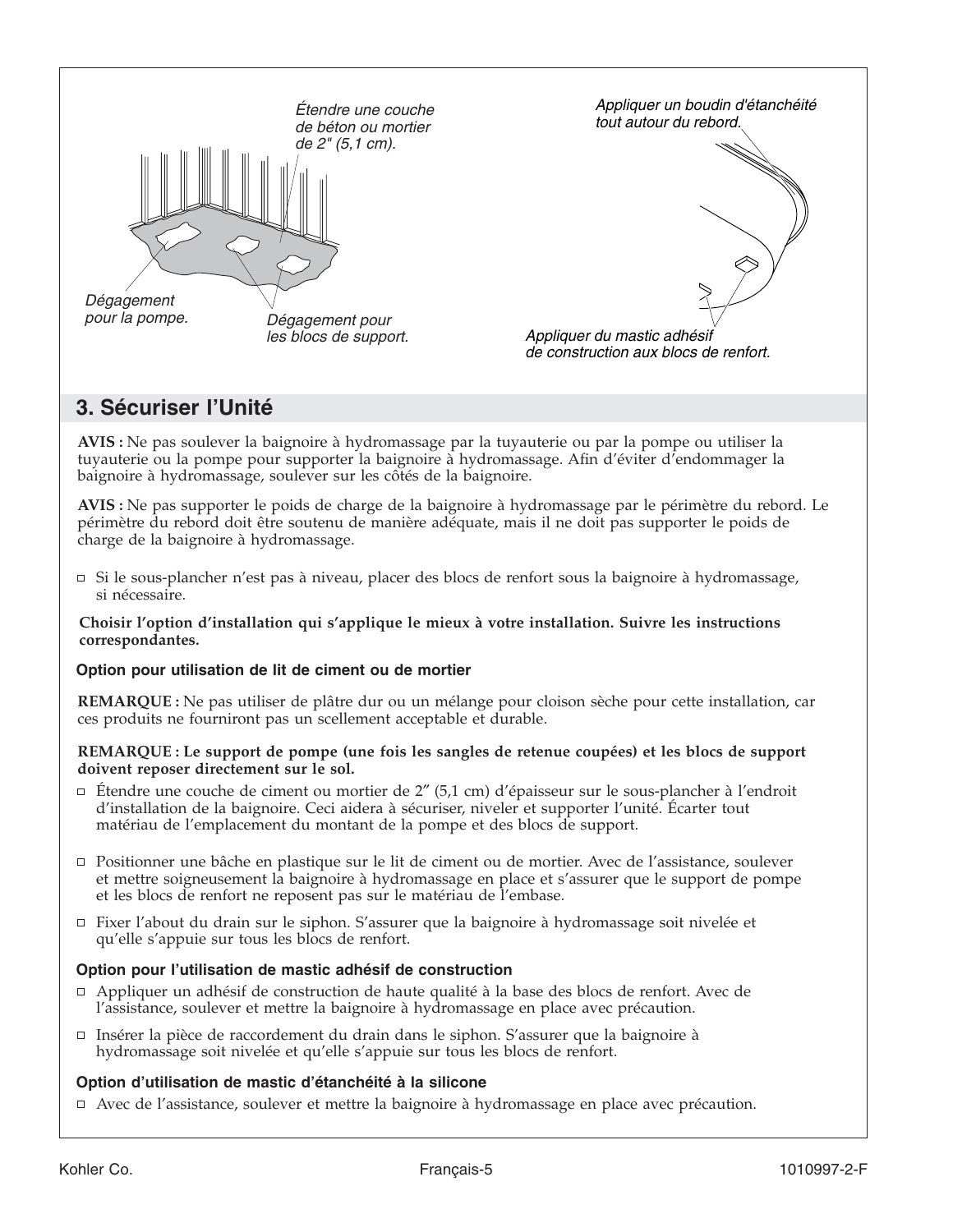#### **Sécuriser l'Unité (cont.)**

- Insérer la pièce de raccordement du drain dans le siphon. S'assurer que la baignoire à hydromassage soit nivelée et qu'elle s'appuie sur tous les blocs de renfort.
- Retirer la pellicule protectrice du rebord. Appliquer du mastic à la silicone de bonne qualité tout autour du rebord de la baignoire à hydromassage.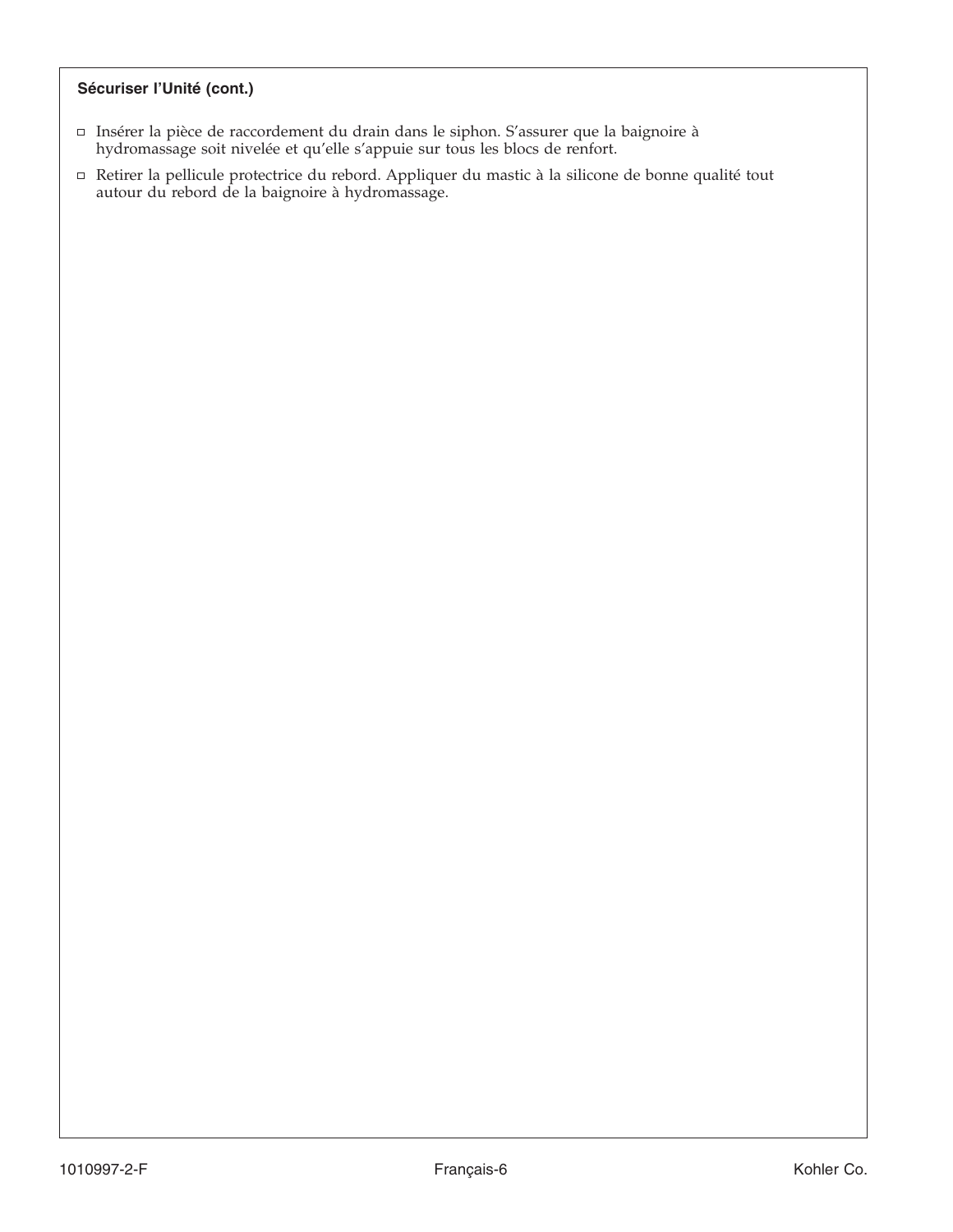

## **4. Sectionner les sangles de retenue de la pompe**

**IMPORTANT ! Cette étape est nécessaire pour que votre baignoire à hydromassage Kohler fonctionne plus silencieusement.**

- Couper les sangles de retenue de la pompe avec une cisaille de ferblantier.
- Pour réduire les bruits et vibrations émanant de la baignoire à hydromassage, s'assurer que la pompe ne soit pas en contact direct des supports d'expédition après que les sangles aient été sectionnées.
- Retirer et jeter les sangles.

## **5. Installer la plomberie**



**ATTENTION : Risque d'endommagement du matériel.** Un joint d'étanchéité doit être présent sur le drain de la baignoire à hydromassage. Le joint étanche doit prévenir tout dommage.

- Connecter le drain au siphon selon les instructions du fabricant.
- **AVIS :** Un panneau d'accès facilitera une maintenance future.
- Installer les valves du robinet conformément aux instructions du fabricant. Ne pas installer la garniture du robinet avant l'instruction de le faire. Ouvrir les alimentations d'eau chaude et froide et vérifier qu'il n'y ait pas de fuites.
- $\Box$  Laisser couler l'eau dans la baignoire à hydromassage et vérifier s'il y a des fuites dans les connexions du drain.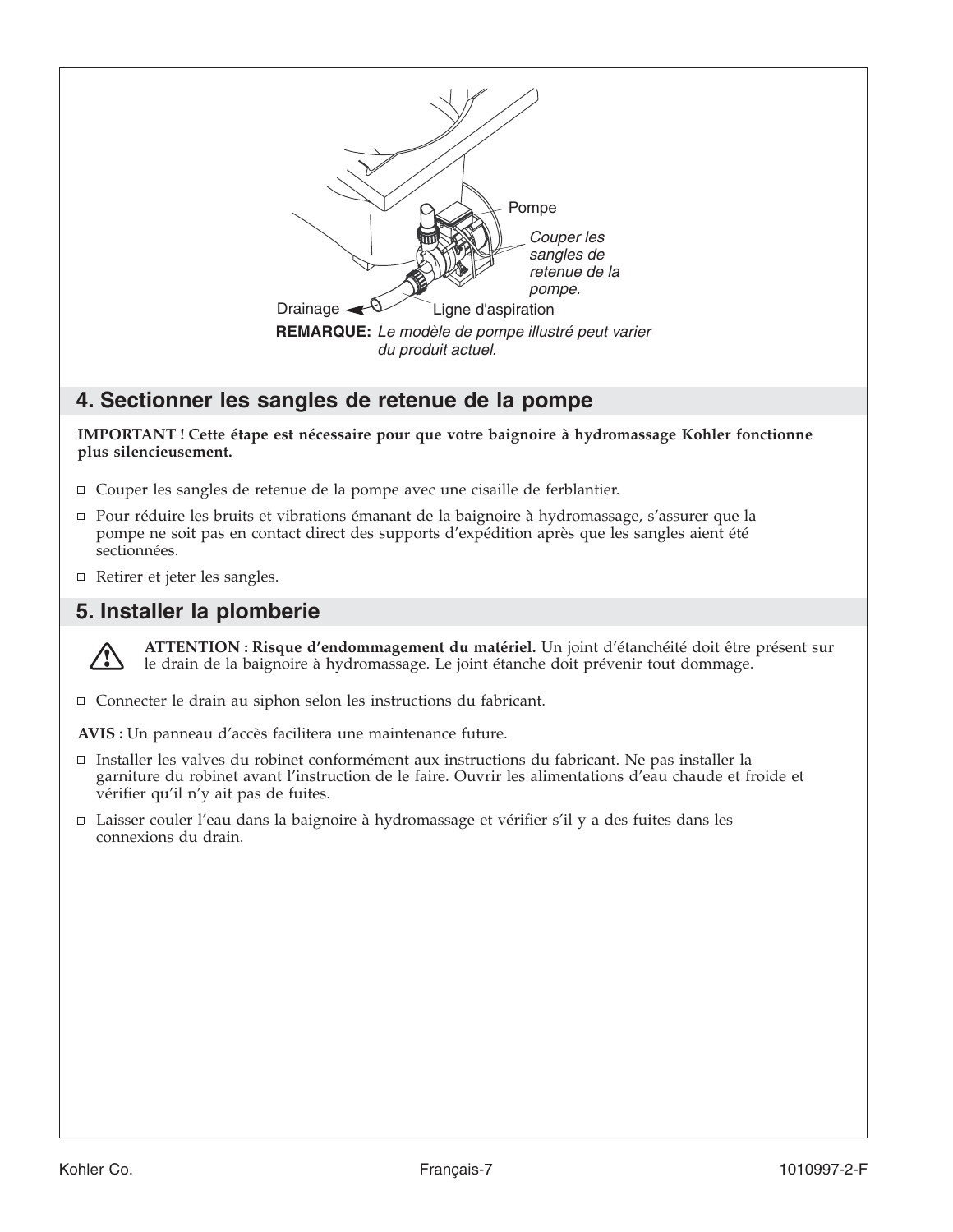

## **6. Faire les connexions électriques**



**AVERTISSEMENT : Risque d'électrocution.** S'assurer que l'alimentation ait été débranchée avant d'effectuer les procédures suivantes.

**AVERTISSEMENT : Risque d'électrocution.** Connecter la pompe et le chauffe-eau en ligne (si inclus) à des prises de terre correctement mises à la terre et protégées par des disjoncteurs différentiels (GFCI) ou des appareils de courant résiduel (RCD). Ne pas retirer les broches de mise à la terre de la fiche. Ne pas utiliser d'adaptateurs de mise à la terre.

**REMARQUE :** Une étiquette qui identifie le numéro de modèle et les caractéristiques électriques de la baignoire à hydromassage est située à proximité de la pompe de la baignoire à hydromassage.

**AVIS :** La pompe (fournie) et le chauffe-eau (si fourni) sont munis d'un cordon et d'une fiche. Tous les câblages du dispositif de chauffage ont été effectués en usine. Un électricien qualifié doit installer une prise mise à la terre de 120 V et 15 A protégée par un GFCI ou un RCD. Aucune autre charge ne doit être montée sur ce circuit.

#### **Câblage de pompe**

- Localiser la prise de courant derrière la baignoire à hydromassage, dans les 24″ (61 cm) de la pompe.
- □ Brancher le cordon d'alimentation de la pompe à cette prise.

**REMARQUE :** S'assurer d'attacher fermement l'interrupteur d'air à la pompe, et qu'il ne soit ni pincé ou endommagé.

#### **Câblage de chauffe-eau – Modèles « H" »**

- Localiser la prise de courant derrière la baignoire à hydromassage, à [24″ (61 cm)] de distance du chauffe-eau.
- □ Brancher le chauffe-eau sur cette prise.

## **7. Tester la baignoire à hydromassage**

- Contrôler toutes les connexions électriques et s'assurer que la baignoire à hydromassage et que le chauffe-eau soient alimentés.
- □ S'assurer que tous les raccords à la pompe et au chauffe-eau soient fermement serrés à la main.
- □ S'assurer également que les sangles de retenue des pompes ont été sectionnés (si applicable) et que la pompe repose directement sur le sol ou sur la base de baignoire.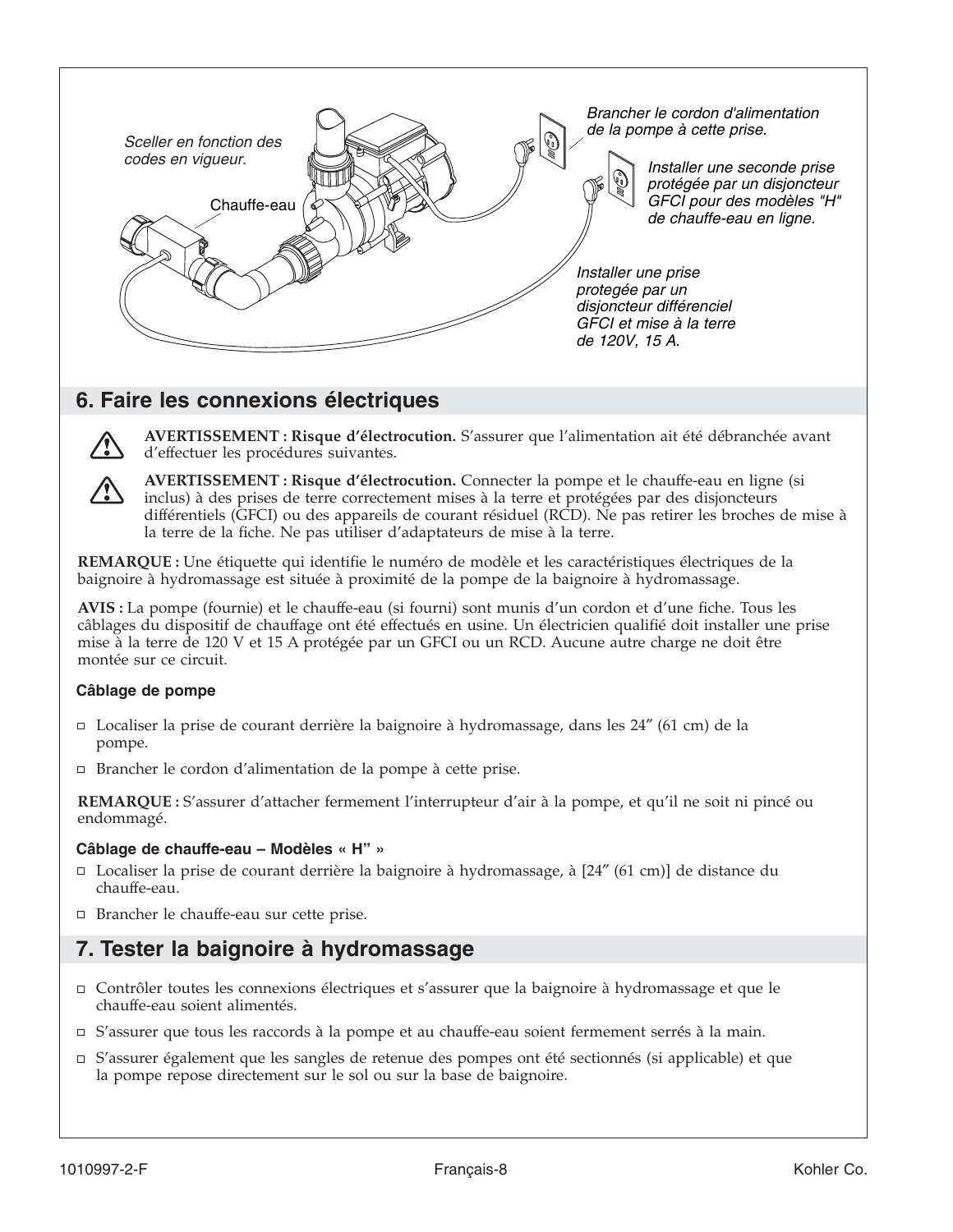#### **Tester la baignoire à hydromassage (cont.)**

- Remplir la baignoire à hydromassage à au moins 2″ (5,1 cm) au-dessus du jet le plus élevé. Se référer à la section « Confirmer le bon fonctionnement » pour obtenir de l'information supplémentaire.
- Faire fonctionner la baignoire à hydromassage pendant 5 minutes et, vérifier que tous les raccords des tuyaux de la baignoire à hydromassage n'aient pas de fuites.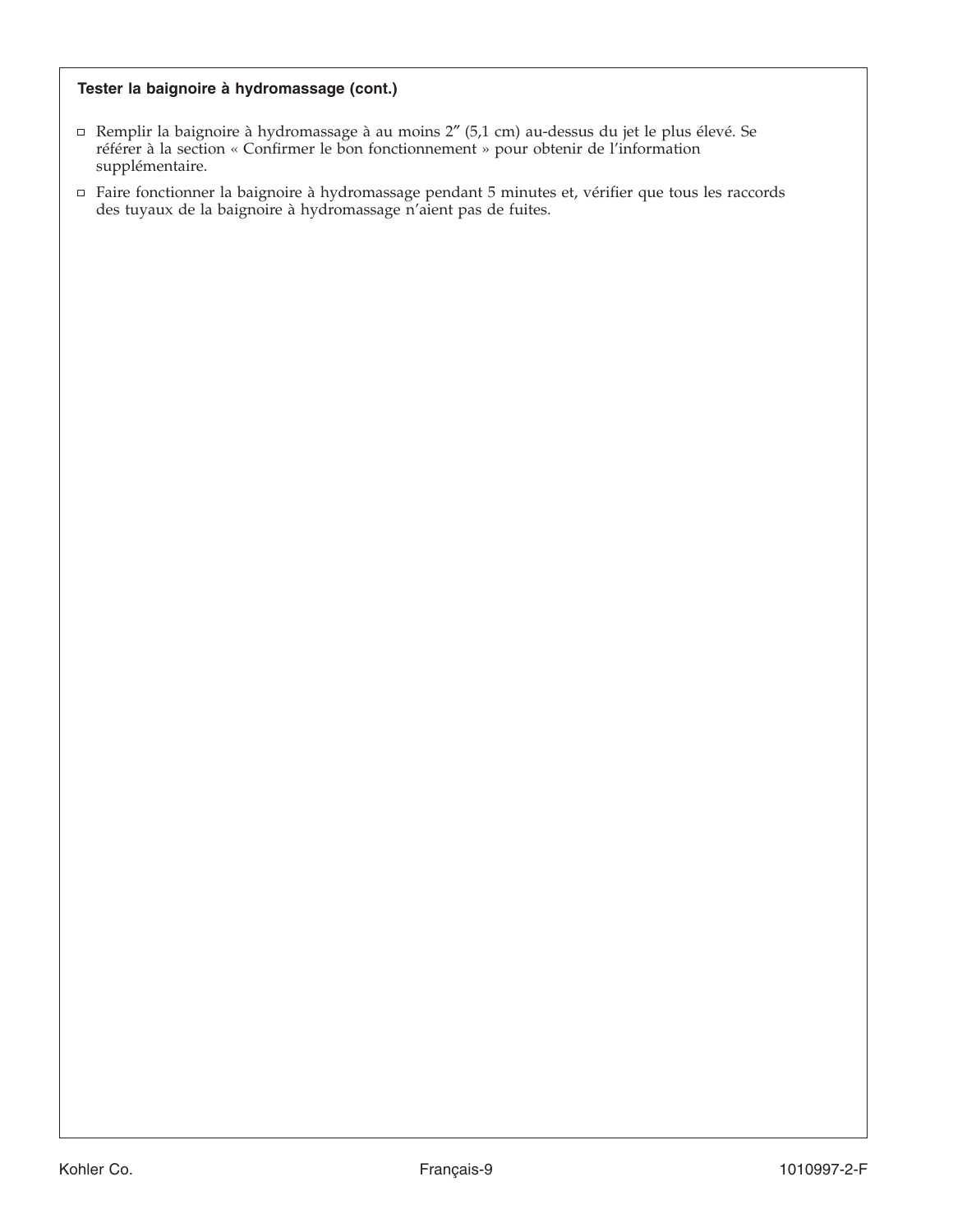

## **8. Compléter le comptoir fini**

- Retirer soigneusement la pellicule de protection recouvrant la surface de la baignoire à hydromassage si cela n'a pas déjà été fait.
- Recouvrir le cadre avec du matériau hydrorésistant. Sceller les joints entre le rebord de la baignoire à hydromassage et le matériau hydrorésistant du comptoir à l'aide de mastic à la silicone.
- Appliquer le matériau hydrorésistant du comptoir. Installer le comptoir fini sur le matériau hydrorésistant. Sceller les joints entre le rebord de la baignoire à hydromassage et le matériau du comptoir fini à l'aide de mastic à la silicone.
- Installer la garniture du robinet conformément aux instructions du fabricant.

## **9. Nettoyage après installation**

- Lors du nettoyage après installation, **ne pas utiliser de nettoyant abrasif**, car il pourrait rayer et abîmer la surface de la baignoire à hydromassage. Utiliser de l'eau tiède et un détergent liquide pour nettoyer la surface.
- Retirer les taches résistantes, peinture, ou goudron avec de l'essence de térébenthine ou un diluant pour peinture. **Ne pas laisser de nettoyants à base de distillats de pétrole rester en contact avec les surfaces de la baignoire à hydromassage pendant une longue période.** Retirer les résidus de plâtre en raclant au moyen d'un bord en bois. Ne pas utiliser de grattoirs en métal, une brosse en fer ou d'autres outils en métal. Utiliser des nettoyants en poudre sur un chiffon humide pour une action abrasive douce sur les résidus de plâtre.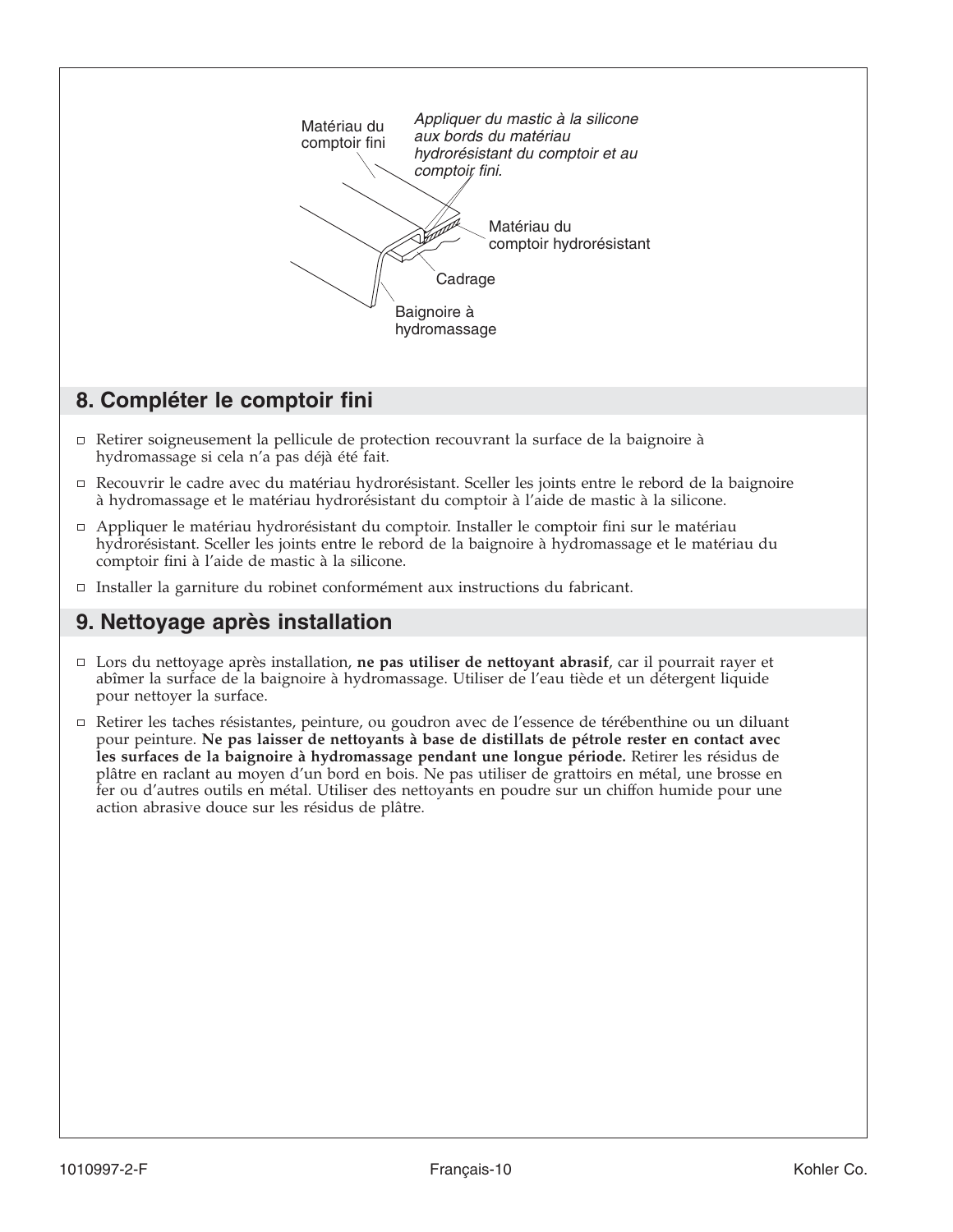

Tourner la bague du jet vers la gauche pour augmenter le débit d'eau.





## **10. Confirmer le bon fonctionnement**

#### **Remplir la baignoire à hydromassage**

- Orienter les buses des jets vers le fond du bassin. Tourner les bagues de garniture du jet complètement vers la gauche.
- **Remplir la baignoire à hydromassage au moins à 2**″ **(5,1 cm) au-dessus du jet le plus élevé.**

**REMARQUE :** La température de la baignoire à hydromassage ne devrait pas excéder 104°F (40° C).

Pour l'entretien des orifices, introduire un crayon dans l'extrémité de la buse du jet et pousser l'orifice vers l'extérieur. Après avoir retiré tout blocage, inspecter l'orifice pour s'assurer qu'il soit dégagé et le presser dans le logement du jet.

**REMARQUE :** Ces orifices ne sont installés dans les jets de baignoire à hydromassage que lorsque le système contient six jets ou plus.

#### **Séquence d'opération**

- □ Appuyer sur l'interrupteur d'air pour activer les jets.
- Ajuster chaque jet pour un mélange optimal d'eau et d'air. Tourner l'anneau à droite pour réduire le débit d'air, ou à gauche pour l'augmenter.
- Si équipé d'un chauffe-eau, celui-ci s'activera automatiquement avec la mise en marche de la pompe, et s'arrêtera quand la pompe est éteinte. Le chauffe-eau ne s'activera pas si la température de l'eau excède 104°F (40°C).
- Appuyer sur l'interrupteur d'air une seconde fois pour arrêter la baignoire à hydromassage.

### **Dépannage**

**AVIS : Cette section est seulement destinée à une aide générale. Seul un agent agréé de Kohler ou un électricien qualifié devrait corriger tous les problèmes électriques. Pour une réparation sous garantie, contacter le vendeur ou distributeur.**

| Symptômes                                                  | Causes probables                                                                                         | Action recommandée                                                                      |  |
|------------------------------------------------------------|----------------------------------------------------------------------------------------------------------|-----------------------------------------------------------------------------------------|--|
| La baignoire à<br>hydromassage ne<br>démarre/s'arrête pas. | A. Pas de courant au moteur.                                                                             | A. Régler/réinitialiser le GFCI ou le RCD; vérifier le câblage.                         |  |
|                                                            | L'interrupteur d'air ne fonctionne<br>В.<br>pas.                                                         | <b>B.</b> Remplacer l'actionneur.                                                       |  |
|                                                            | C. La tuyauterie de l'interrupteur<br>d'air est débranchée, desserrée,<br>pincée, bouchée ou endommagée. | C. Brancher, serrer, nettoyer ou<br>remplacer la tuyauterie de<br>l'interrupteur d'air. |  |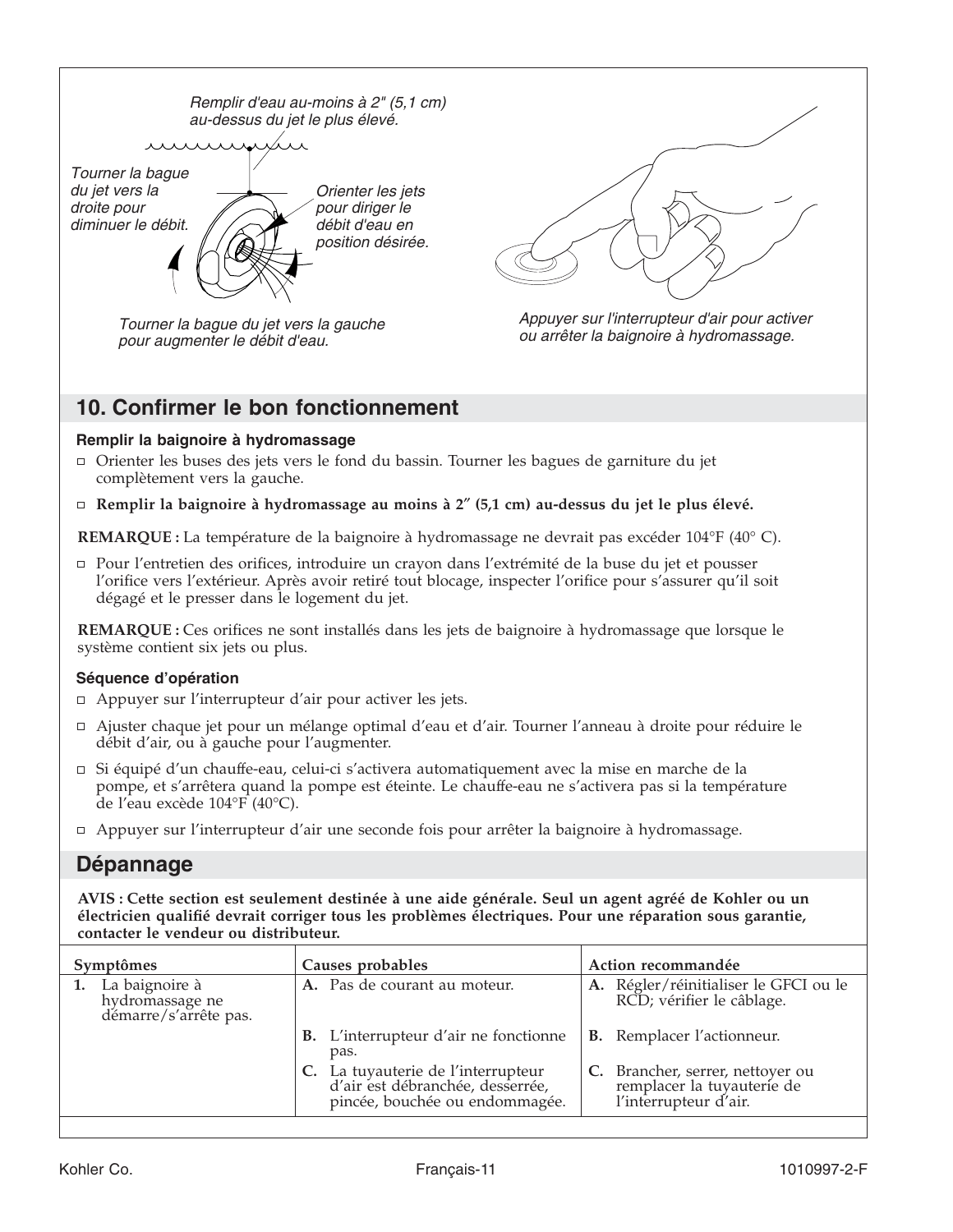| Dépannage (cont.)                                                                     |                                                                                                                      |                                                                                                                                                                                                                                                                                                                                                            |  |  |  |
|---------------------------------------------------------------------------------------|----------------------------------------------------------------------------------------------------------------------|------------------------------------------------------------------------------------------------------------------------------------------------------------------------------------------------------------------------------------------------------------------------------------------------------------------------------------------------------------|--|--|--|
| Symptômes                                                                             | Causes probables                                                                                                     | Action recommandée                                                                                                                                                                                                                                                                                                                                         |  |  |  |
|                                                                                       | D. Le moteur/pompe ne fonctionne<br>pas.                                                                             | D. Reconstruire ou remplacer le<br>moteur/pompe.                                                                                                                                                                                                                                                                                                           |  |  |  |
| Le moteur démarre, tous<br>2.<br>les jets ne fonctionnent<br>pas.                     | A. Le jet est fermé.                                                                                                 | A. Tourner la bague du jet vers la<br>gauche pour l'ouvrir.                                                                                                                                                                                                                                                                                                |  |  |  |
|                                                                                       | <b>B.</b> Les jets sont bloqués.                                                                                     | <b>B.</b> Retirer le blocage.                                                                                                                                                                                                                                                                                                                              |  |  |  |
| La baignoire à<br>3.<br>hydromassage s'arrête<br>automatiquement avant<br>18 minutes. | A. Le GFCI ou RCD se déclenchent.                                                                                    | A. Identifier la source du problème<br>et effectuer les rectifications<br>nécessaires.                                                                                                                                                                                                                                                                     |  |  |  |
|                                                                                       | L'aspiration est bloquée.<br>В.                                                                                      | Retirer l'obstruction.<br>В.                                                                                                                                                                                                                                                                                                                               |  |  |  |
|                                                                                       | Les jets sont bloqués.                                                                                               | C. Retirer le blocage.                                                                                                                                                                                                                                                                                                                                     |  |  |  |
|                                                                                       | D. Moteur surchauffé et système de<br>protection activé.                                                             | <b>D.</b> Vérifier s'il y a blocage aux<br>prises d'air du moteur. Retirer<br>l'obstruction et laisser le moteur<br>refroidir.<br>Vérifier si la conduite<br>d'aspiration n'est pas bouchée.<br>Retirer l'obstruction et laisser le<br>moteur refroidir.<br>Vérifier si les jets sont bouchés.<br>Retirer l'obstruction et laisser le<br>moteur refroidir. |  |  |  |
| Fonctionnement bruyant.<br>4.                                                         | A. Les sangles de retenue de la<br>pompe n'ont pas été coupées.<br>Modèles avec des blocs de<br>support uniquement.) | A. Couper les sangles de retenue<br>avec des cisailles de ferblantier.                                                                                                                                                                                                                                                                                     |  |  |  |
| Le chauffe-eau ne<br>5.<br>fonctionne pas. (Modèles<br>"H" uniquement)                | A. Pas de courant au chauffe-eau.                                                                                    | A. Réinitialiser le GFCI ou le RCD.                                                                                                                                                                                                                                                                                                                        |  |  |  |
|                                                                                       | B. La température de l'eau excède<br>$104^{\circ}F(40^{\circ}C)$ .                                                   | <b>B.</b> Laisser refroidir et le chauffe-eau<br>redémarrera.                                                                                                                                                                                                                                                                                              |  |  |  |
|                                                                                       | C. Le chauffe-eau ne fonctionne pas.                                                                                 | C. Remplacer le chauffe-eau.                                                                                                                                                                                                                                                                                                                               |  |  |  |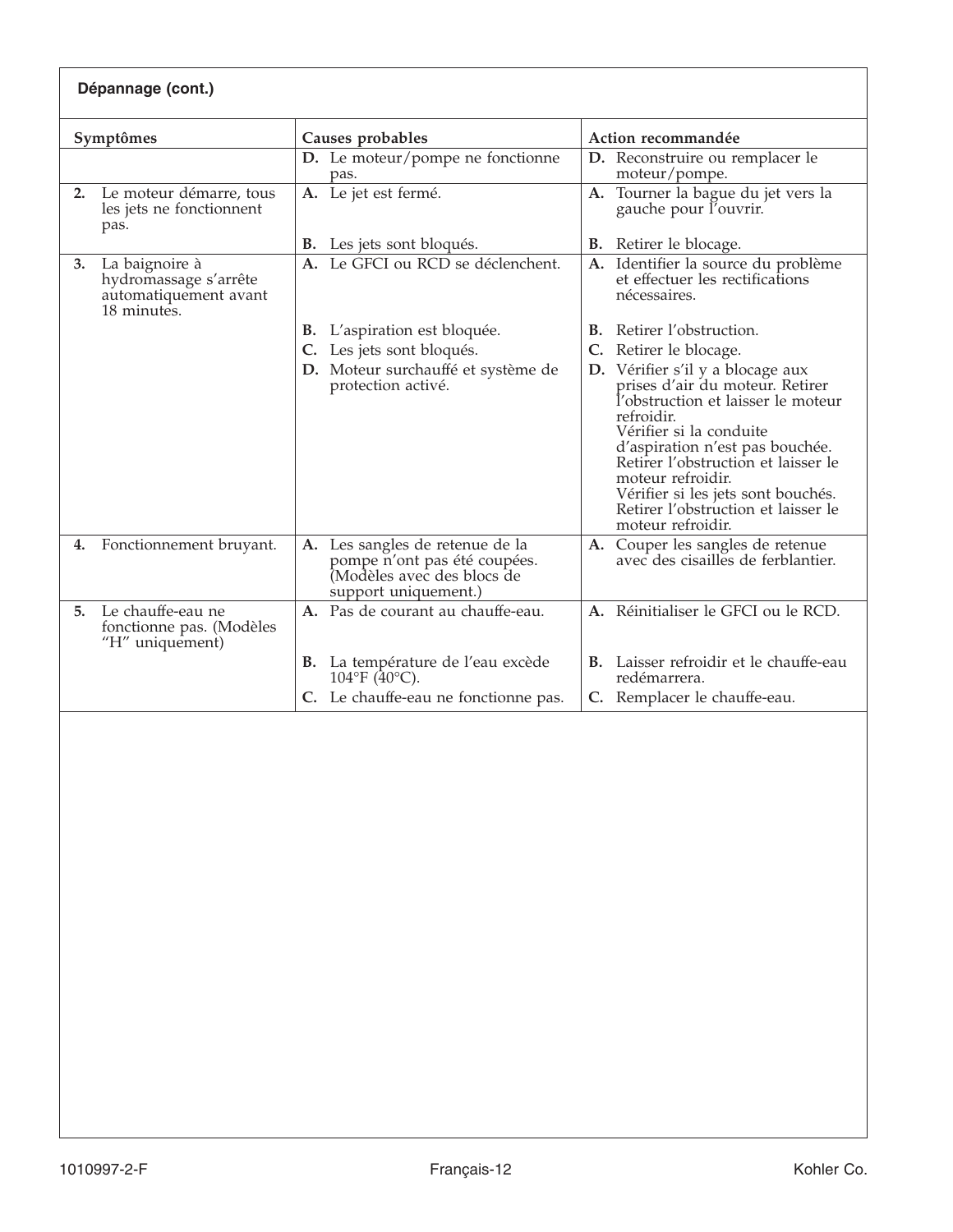# Guía de instalación Bañera de hidromasaje

# **Información importante**



**ADVERTENCIA: Al usar aparatos eléctricos, siga siempre las precauciones básicas, incluyendo las siguientes:**



**PELIGRO: Riesgo de descarga eléctrica.** Conecte sólo a un circuito protegido con un interruptor de circuito con pérdida a tierra (GFCI).

El material de construcción y el cableado se deben colocar lejos del cuerpo de la bomba y de otros componentes que produzcan calor.

Instale la unidad de manera que se permita el acceso para darle servicio.

**La conexión a tierra es un requisito.** Un representante de servicio autorizado debe instalar esta unidad y conectarla a tierra.



**ADVERTENCIA: Riesgo de descarga eléctrica.** Un electricista calificado debe realizar todas las conexiones eléctricas.



**ADVERTENCIA: Riesgo de descarga eléctrica.** Desconecte el suministro eléctrico antes de dar servicio.



**ADVERTENCIA: Riesgo de lesiones personales o daños a la propiedad.** Lea atentamente todas las instrucciones antes de comenzar la instalación, incluyendo los requisitos detallados a continuación.

**AVISO: Cumpla con todos los códigos locales de electricidad y de plomería.**

# **Información sobre el producto**

#### **Requisitos eléctricos**

La instalación debe contar con un interruptor de circuito con pérdida a tierra (GFCI) de Clase A o dispositivo de corriente residual (RCD). El GFCI o RCD protege contra el peligro de descarga eléctrica de línea a tierra. Utilice un circuito dedicado de 120 V, 15 A y 60 Hz para la bañera de hidromasaje.

Los modelos ″H″ requieren un circuito dedicado de 120 V, 15 A y 60 Hz para el calentador en línea.

**NOTA:** Si el cable eléctrico de la bomba está dañado, debe ser reemplazado por el fabricante, un agente de servicio autorizado por el fabricante o personas igualmente calificadas para así evitar un peligro. El cable eléctrico del calentador no se puede reemplazar. Si el cable eléctrico está dañado, el calentador se debe reemplazar.

#### **Avisos sobre el producto**



**ADVERTENCIA: Las modificaciones no autorizadas pueden causar un funcionamiento peligroso y bajo rendimiento de la bañera de hidromasaje.** No cambie la ubicación de la bomba de la bañera de hidromasaje, ni haga otras modificaciones en el sistema de hidromasaje, ya que esto podría tener un efecto adverso en el rendimiento y en el funcionamiento seguro de la bañera de hidromasaje. Kohler Co. no se hace responsable bajo esta garantía o de ninguna otra forma, de las lesiones personales o los daños provocados por modificaciones no autorizadas.



**ADVERTENCIA: Riesgo de descarga eléctrica.** Desconecte el suministro eléctrico antes de dar servicio.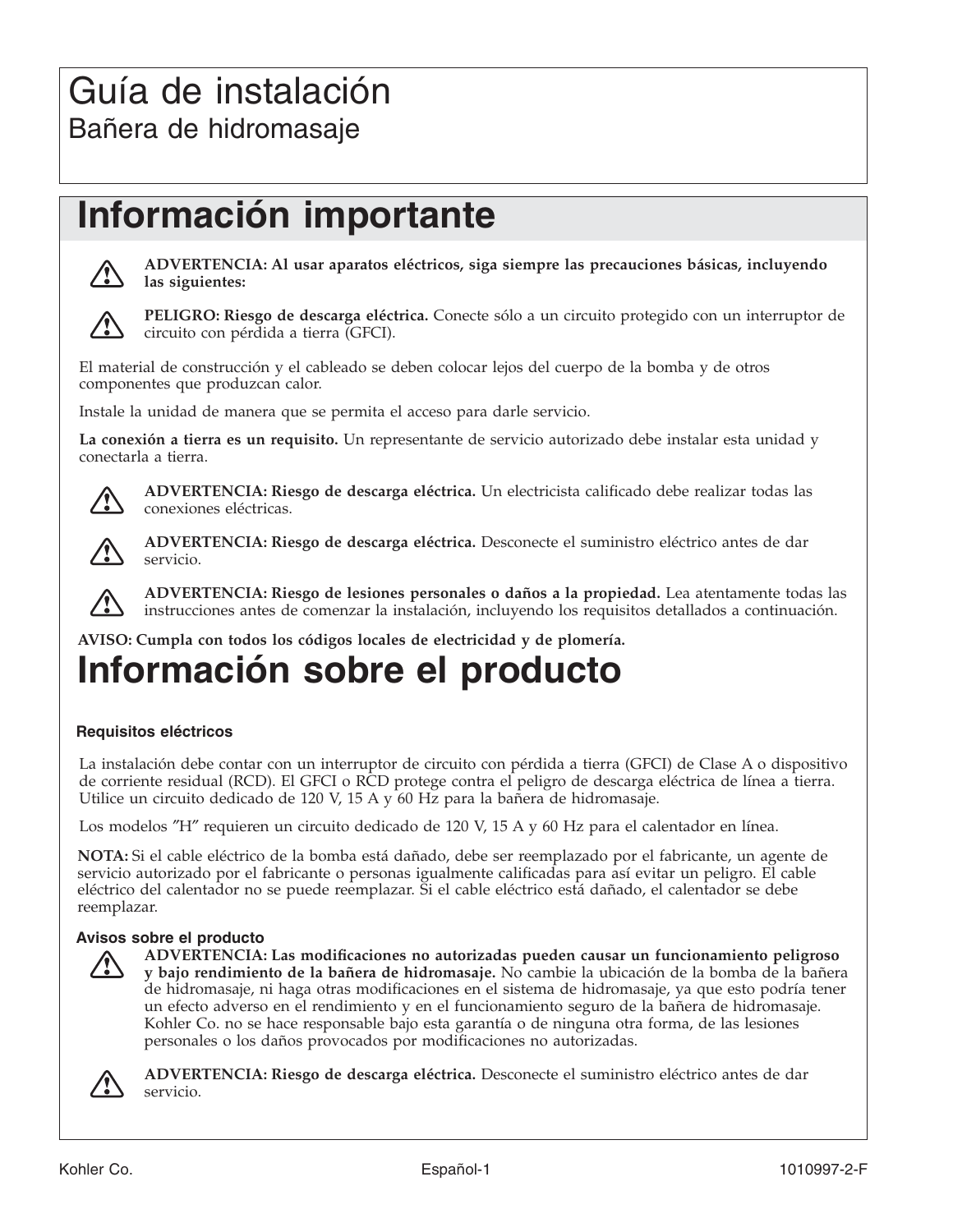#### **Información sobre el producto (cont.)**



**ADVERTENCIA: Riesgo de descarga eléctrica.** Un electricista calificado debe realizar todas las conexiones eléctricas.



**ADVERTENCIA: Riesgo de lesiones personales o daños a la propiedad.** Por favor, lea atentamente todas las instrucciones antes de comenzar la instalación.

**AVISO: Cumpla con todos los códigos locales de electricidad y de plomería.**

#### **Componentes ensamblados en fábrica**

Los componentes instalados en la fábrica incluyen la bomba con cable de alimentación eléctrica y el interruptor de aire. No es necesario instalarlos.

Los modelos ″H″ vienen equipados con un calentador en línea ensamblado en fábrica.

La bomba y las tuberías de la bañera de hidromasaje están montadas en fábrica.

#### **Acceso de servicio y a las conexiones**

Antes de instalar, asegúrese de proveer el acceso adecuado a las conexiones finales.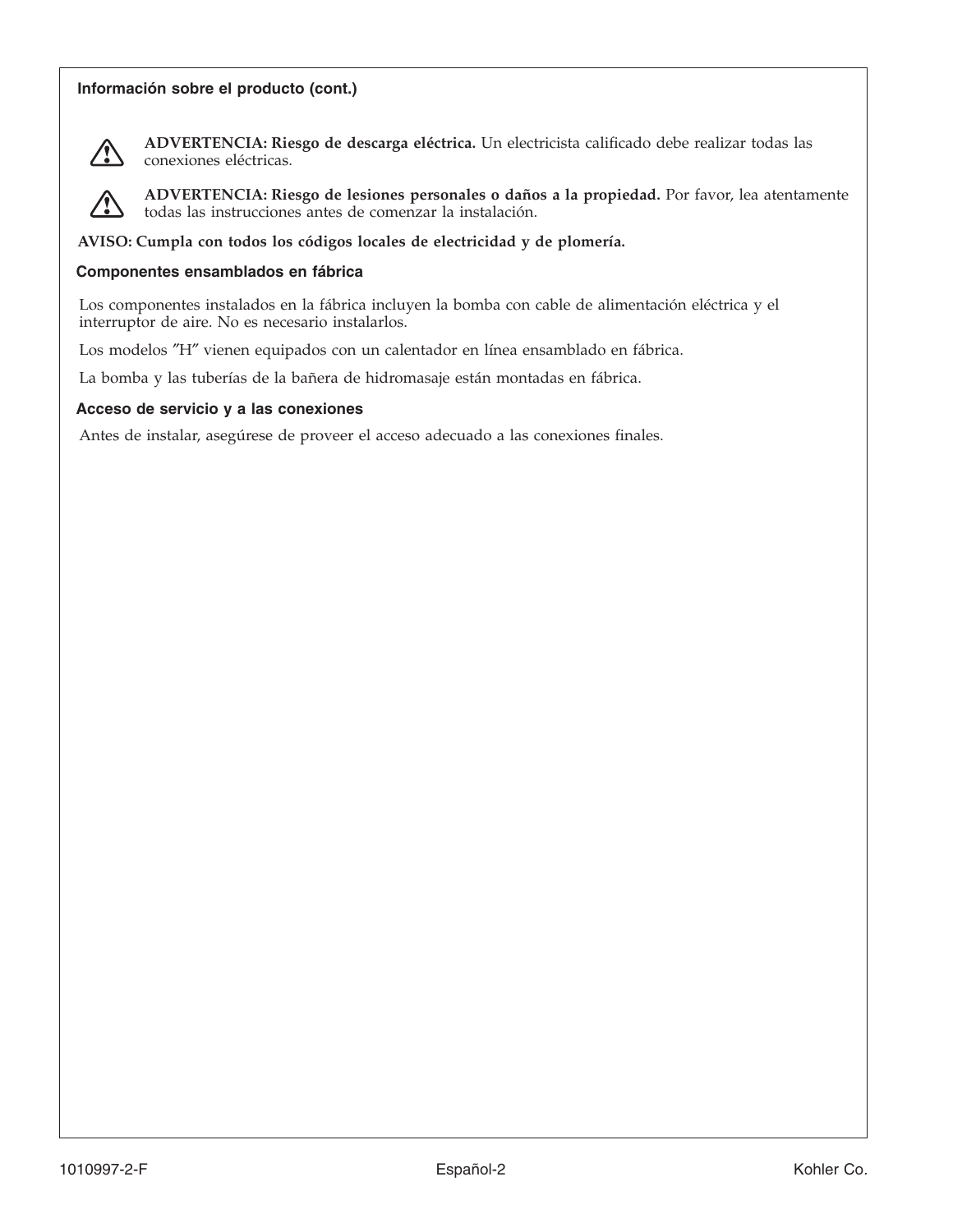#### **Información sobre el producto (cont.)**

**AVISO: Provea acceso sin restricciones para dar servicio a la bomba.** Se debe proveer acceso para dar servicio a la bomba y los controles. El panel de acceso se debe ubicar justo al lado de la bomba. Consulte el diagrama de instalación que viene con la bañera de hidromasaje.

## **Contenido**

| Herramientas y materiales (etc.) (etc.) (etc.) (etc.) (etc.) (etc.) (etc.) (etc.) (etc.) (etc.) (etc.) (etc.) (etc.) (etc.) (etc.) (etc.) (etc.) (etc.) (etc.) (etc.) (etc.) (etc.) (etc.) (etc.) (etc.) (etc.) (etc.) (etc.)   |  |
|---------------------------------------------------------------------------------------------------------------------------------------------------------------------------------------------------------------------------------|--|
| Antes de comenzar entrancement contrare contrare contrare contrare contrare contrare contrare contrare contrare contrare contrare contrare contrare contrare contrare contrare contrare contrare contrare contrare contrare co  |  |
| Prepare el sitio en contra contra contra el sitio de la contra de la contra de la contra de la contra de la contra de la contra de la contra de la contra de la contra de la contra de la contra de la contra de la contra de   |  |
| Prepare la bañera de hidromasaje (allermana allermana allermana allermana allermana allermana allermana allerm                                                                                                                  |  |
|                                                                                                                                                                                                                                 |  |
|                                                                                                                                                                                                                                 |  |
| Instale la plomería entre a construction de la plomería de la plomería de la plomería de la plomería de la plo                                                                                                                  |  |
|                                                                                                                                                                                                                                 |  |
|                                                                                                                                                                                                                                 |  |
| Pruebe el funcionamiento de la bañera de hidromasaje<br>Termine la cubierta acabada<br>Internacia de la cubierta acabada<br>Internacia de hidromasaje<br>Internacia de la cubierta acabada<br>Internacia de la cubierta acabada |  |
| Limpieza después de la instalación en el entre entre entre entre entre en el angleto de la instalación en el e                                                                                                                  |  |
| Confirme el funcionamiento correcto entre el material de la contenta de la confirme el funcionamiento correcto entre el material de la contenta de la contenta de la contenta de la contenta de la contenta de la contenta de   |  |
|                                                                                                                                                                                                                                 |  |

## **Herramientas y materiales**



### **Antes de comenzar**

- Verifique que la bañera de hidromasaje no esté dañada antes de iniciar la instalación.
- Confirme que haya suficiente espacio para montar y conectar la grifería especificada para su instalación.
- Kohler Co. se reserva el derecho de modificar el diseño de los productos sin previo aviso, tal como se especifica en la lista de precios.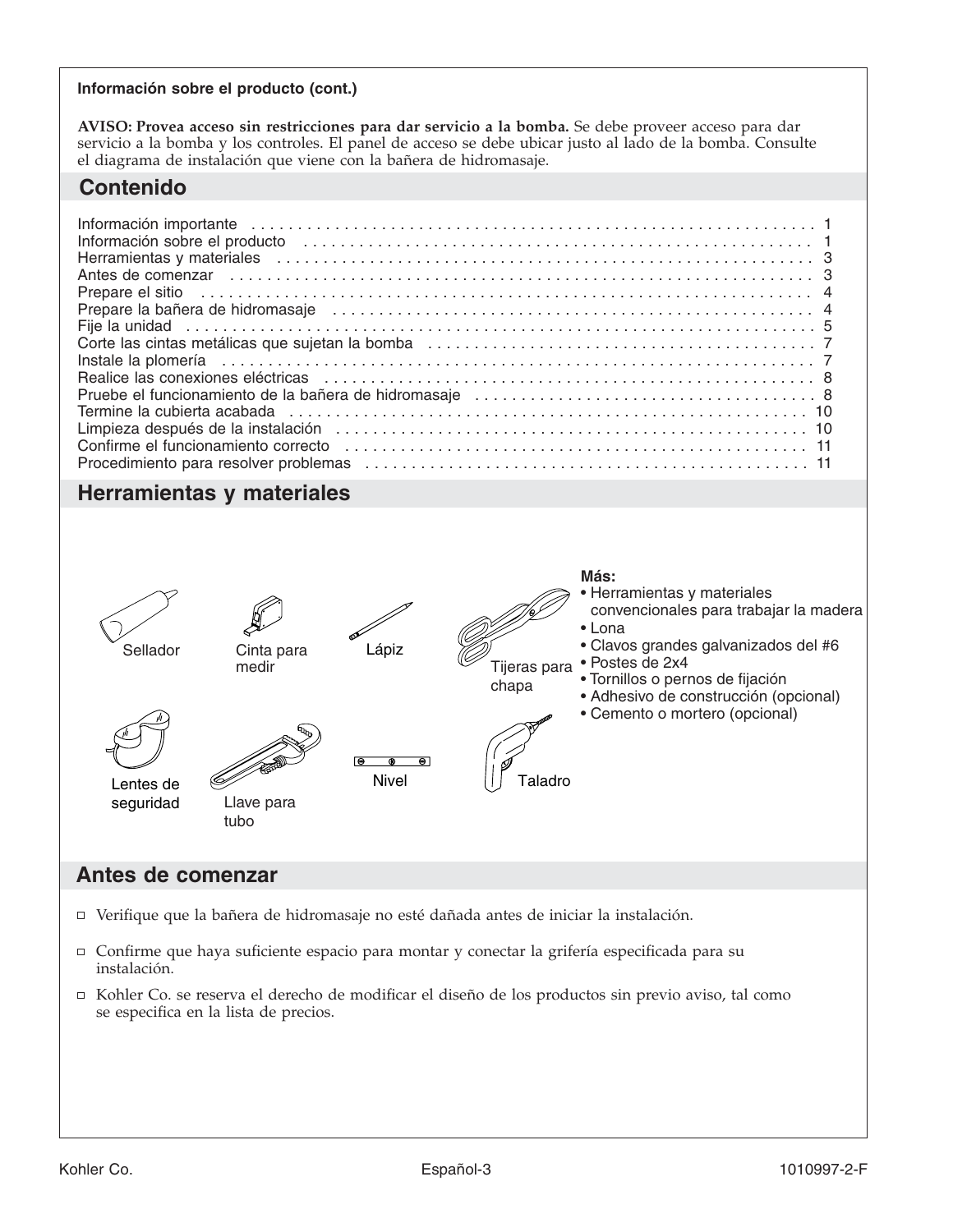

## **1. Prepare el sitio**

**AVISO:** Consulte la Guía del diagrama de instalación embalada con su bañera de hidromasaje para el soporte mínimo requerido del piso en libras/pie cuadrado (kg/metro cuadrado).

Asegúrese de que el piso ofrezca suficiente soporte para su bañera de hidromasaje y que el subpiso esté plano y nivelado.

**AVISO:** La bañera de hidromasaje debe instalarse sobrepuesta.

 $\Box$  Construya una estructura de postes de 2x4 ó 2x6 para su instalación.

**AVISO:** Los pies o base de la bañera de hidromasaje deben soportarla. No apoye el peso de la bañera de hidromasaje por el perímetro del borde.

- **Para una instalación elevada:** Construya una estructura de postes de madera en el piso o construya una estructura conforme a la información de instalación provista con la bañera de hidromasaje.
- □ Instale las tuberías de plomería según el diagrama de instalación provisto. Tape los suministros y verifique que no haya fugas.

## **2. Prepare la bañera de hidromasaje**

- Instale el desagüe en la bañera de hidromasaje según las instrucciones del fabricante del desagüe. Aún no conecte la trampa.
- Coloque una lona gruesa limpia o un material similar en el fondo de la bañera de hidromasaje. Tenga cuidado de no rayar la superficie de la bañera de hidromasaje.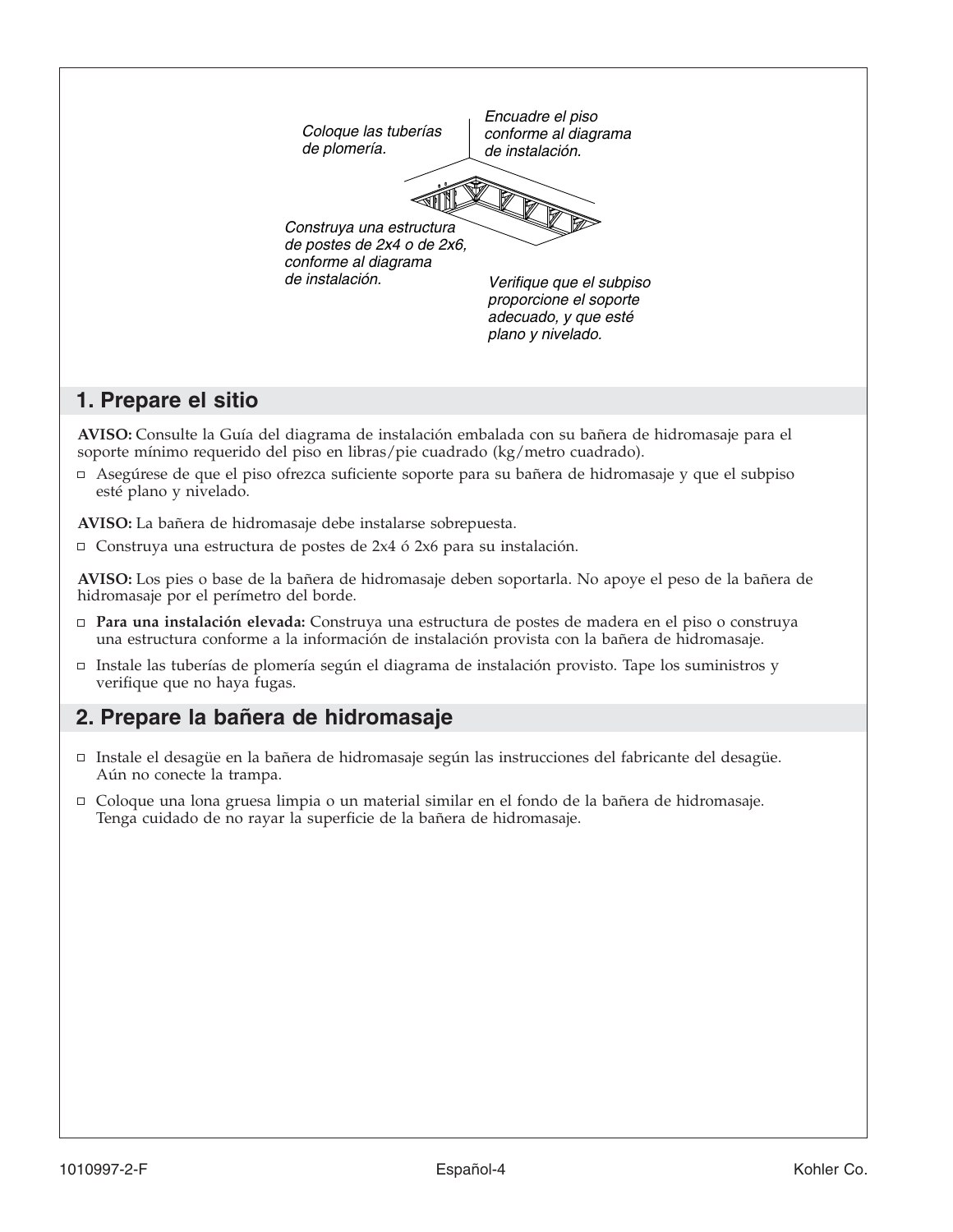

## **3. Fije la unidad**

**AVISO:** No levante la bañera de hidromasaje por los tubos o la bomba, ni use los tubos o la bomba como soporte estructural de la bañera de hidromasaje. Para evitar daño a la bañera de hidromasaje, levántela por los lados.

**AVISO:** No apoye el peso de la bañera de hidromasaje por el perímetro del borde. El perímetro del borde debe tener el soporte adecuado, pero no debe soportar el peso de la bañera de hidromasaje.

Si el subpiso no está nivelado, acuñe los bloques de soporte de la bañera de hidromasaje según sea necesario.

**Elija la opción de instalación más apropiada para su instalación en particular. Siga las instrucciones correspondientes.**

#### **Opción que utiliza una capa de cemento o mortero**

**NOTA:** No utilice cemento de yeso o pasta para paneles de yeso con esta aplicación, puesto que no proporcionarán una adherencia aceptable ni duradera.

#### **NOTA: El soporte de la bomba (cuando las cintas metálicas están cortadas) y los bloques de soporte deben descansar directamente sobre el subpiso.**

- Extienda una capa de 2″ (5,1 cm) de espesor de cemento o mortero en el subpiso donde se instalará la bañera de hidromasaje. Esto ayudará a fijar, nivelar y dar soporte a la unidad. Limpie todo el material de la zona donde se instalarán los soportes de la bomba y los bloques de soporte.
- Coloque un pedazo de lona gruesa de plástico sobre el cemento o mortero. Obtenga ayuda para colocar la bañera de hidromasaje en su lugar y verifique que el soporte de la bomba y los bloques de soporte no se apoyen sobre la capa de material.
- Fije el tubo final del desagüe en la trampa. Asegúrese de que la bañera de hidromasaje esté a nivel y apoyada en todos los bloques de soporte.

#### **Opción que utiliza adhesivo de construcción**

- Aplique una cantidad abundante de adhesivo de construcción de alta calidad en la parte inferior de los bloques de soporte. Obtenga ayuda para colocar con cuidado la bañera de hidromasaje en su lugar.
- Inserte el tubo final en la trampa. Asegúrese de que la bañera de hidromasaje esté a nivel y apoyada en todos los bloques de soporte.

#### **Opción que utiliza sellador de silicona**

Obtenga ayuda para colocar con cuidado la bañera de hidromasaje en su lugar.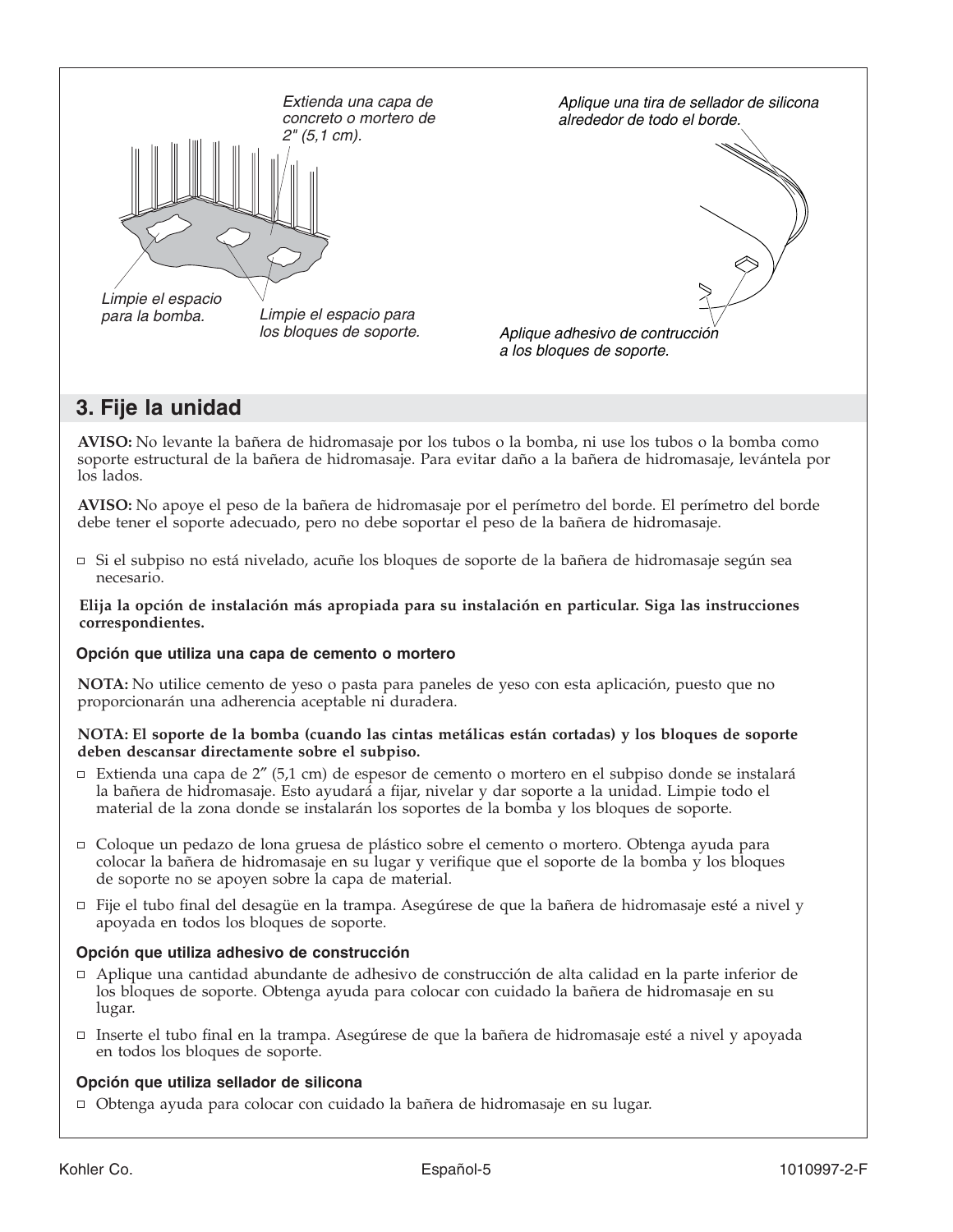#### **Fije la unidad (cont.)**

- Inserte el tubo final en la trampa. Asegúrese de que la bañera de hidromasaje esté a nivel y apoyada en todos los bloques de soporte.
- Retire la cinta protectora del borde. Aplique una tira continua de sellador de silicona de buena calidad alrededor de todo el borde de la bañera de hidromasaje.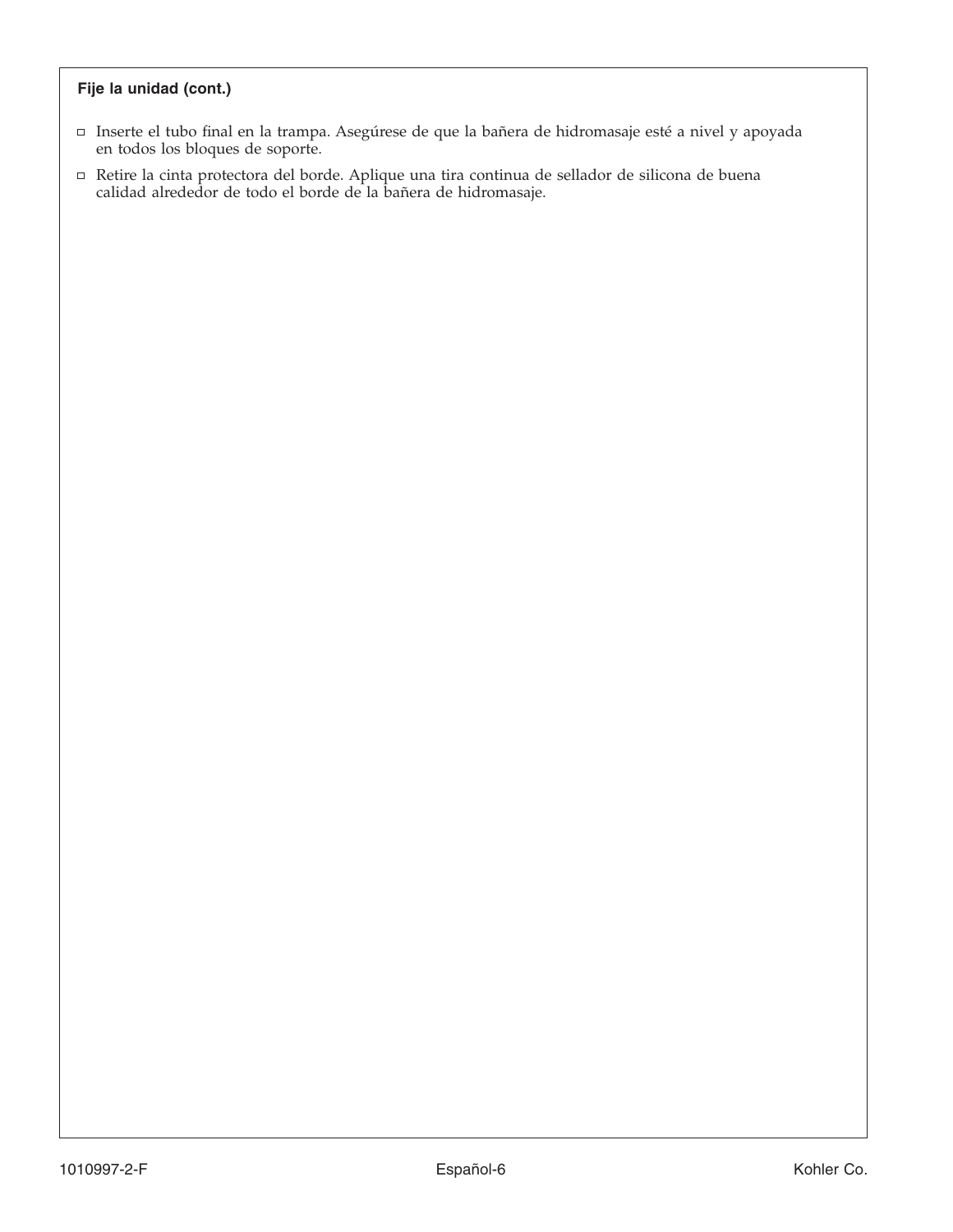

## **4. Corte las cintas metálicas que sujetan la bomba**

#### **¡IMPORTANTE! Este paso es necesario para que su bañera de hidromasaje Kohler funcione más silenciosamente.**

- Utilice tijeras de chapa para cortar las dos cintas metálicas de la bomba.
- Para minimizar el ruido y la vibración de la bañera de hidromasaje, asegúrese de que la bomba no esté en contacto directo con el soporte de transporte una vez cortadas las cintas metálicas.
- Quite y deseche las cintas.

## **5. Instale la plomería**



**PRECAUCIÓN: Riesgo de daños a la propiedad.** Debe existir un sello hermético en el desagüe de la bañera de hidromasaje. Este sello hermético evitará daños a la propiedad.

Conecte el desagüe a la trampa según las instrucciones del fabricante del desagüe.

**AVISO:** Un panel de acceso facilitará el mantenimiento futuro.

- Instale las válvulas de la grifería según las instrucciones del fabricante de la grifería. No instale la guarnición de la grifería hasta que se le indique. Abra los suministros del agua caliente y fría, y compruebe que no haya fugas en las conexiones de suministro.
- □ Haga que el agua circule en la bañera de hidromasaje y compruebe que no haya fugas en las conexiones del desagüe.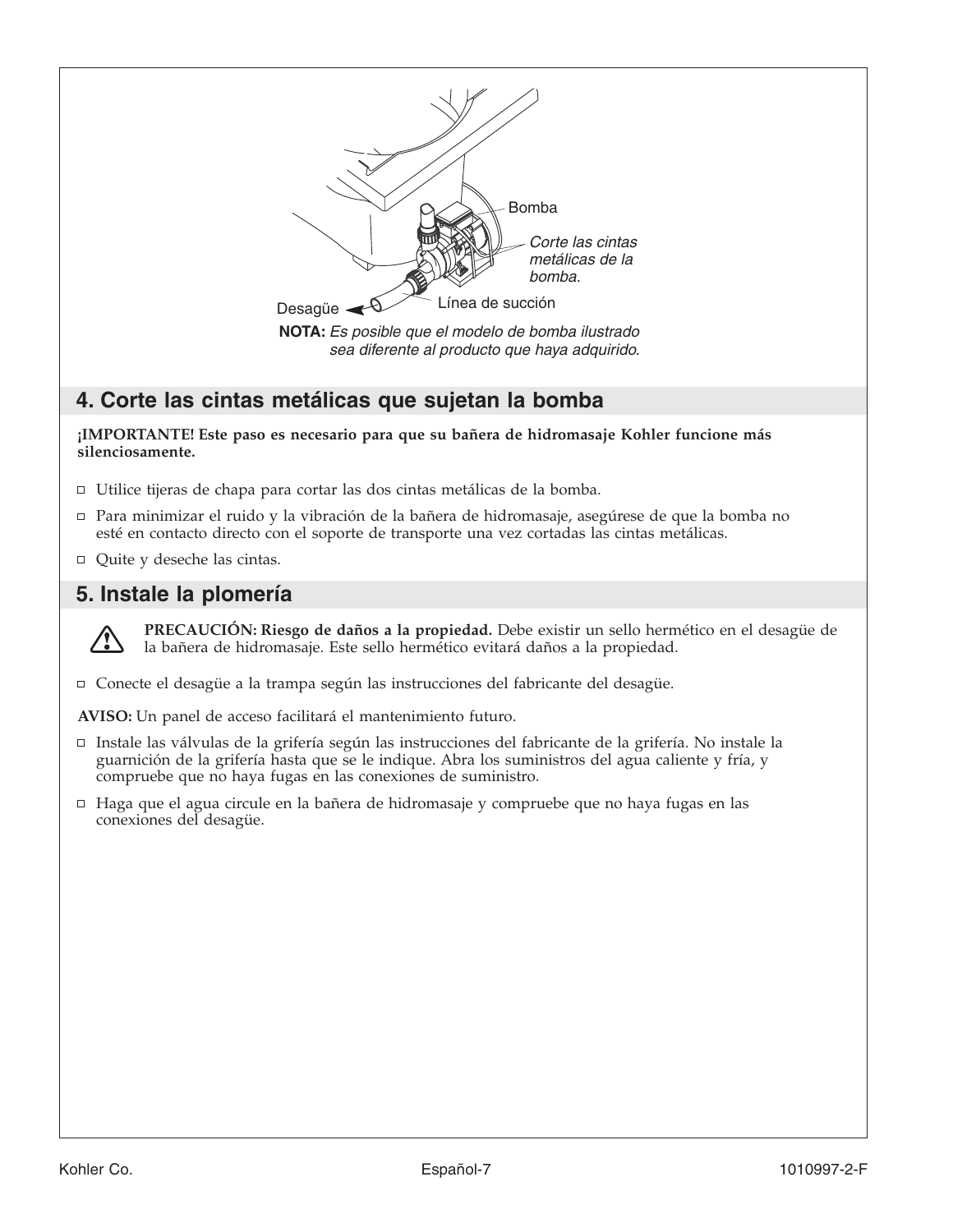

## **6. Realice las conexiones eléctricas**



**ADVERTENCIA: Riesgo de descarga eléctrica.** Asegúrese de desconectar la corriente eléctrica antes de realizar el siguiente procedimiento.

**ADVERTENCIA: Riesgo de descarga eléctrica.** Conecte la bomba y el calentador en línea (si provisto) a un tomacorriente con conexión a tierra que tenga protección mediante un interruptor de circuito con pérdida a tierra (GFCI) o dispositivo de corriente residual (RCD). No retire las clavijas de conexión a tierra del enchufe. No utilice adaptadores de conexión a tierra.

**NOTA:** Esta etiqueta identifica el número de modelo y la capacidad nominal eléctrica de la bañera de hidromasaje que se encuentra cerca de la bomba de hidromasaje.

**AVISO:** La bomba (provista) y el calentador (si provisto) están equipados con un cable y un enchufe. Todo el cableado del calentador se ha realizado en fábrica. Un electricista calificado debe instalar un tomacorriente conectado a tierra, de 120 V, 15 A con protección mediante un interruptor GFCI o RCD. Este circuito no debe tener ninguna otra carga.

#### **Cableado de la bomba**

- Coloque el tomacorriente detrás de la bañera de hidromasaje y a menos de 24″ (61 cm) de la bomba.
- Enchufe la bomba en este tomacorriente.

**NOTA:** Asegúrese de que el tubo del accionador de aire esté bien conectado a la bomba y que no esté doblado o dañado.

#### **Cableado del calentador – Modelos** ″**H**″

- Coloque el tomacorriente detrás de la bañera de hidromasaje y a menos de 24″ (61 cm) del calentador.
- Enchufe el calentador en este tomacorriente.

## **7. Pruebe el funcionamiento de la bañera de hidromasaje**

- Revise todas las conexiones eléctricas y asegúrese de que la bañera de hidromasaje y el calentador (de estar equipado) tengan alimentación eléctrica.
- Asegúrese de que todas las conexiones de unión de la bomba y el calentador estén bien apretadas a mano.
- Verifique que las cintas metálicas de la bomba estén cortadas (de ser pertinente) y que la bomba descanse directamente en el subpiso o la base de la bañera de hidromasaje.
- Llene la bañera de hidromasaje al menos 2″ (5,1 cm) por encima del jet más alto. Consulte la sección ″Verifique el funcionamiento correcto″ para obtener información adicional.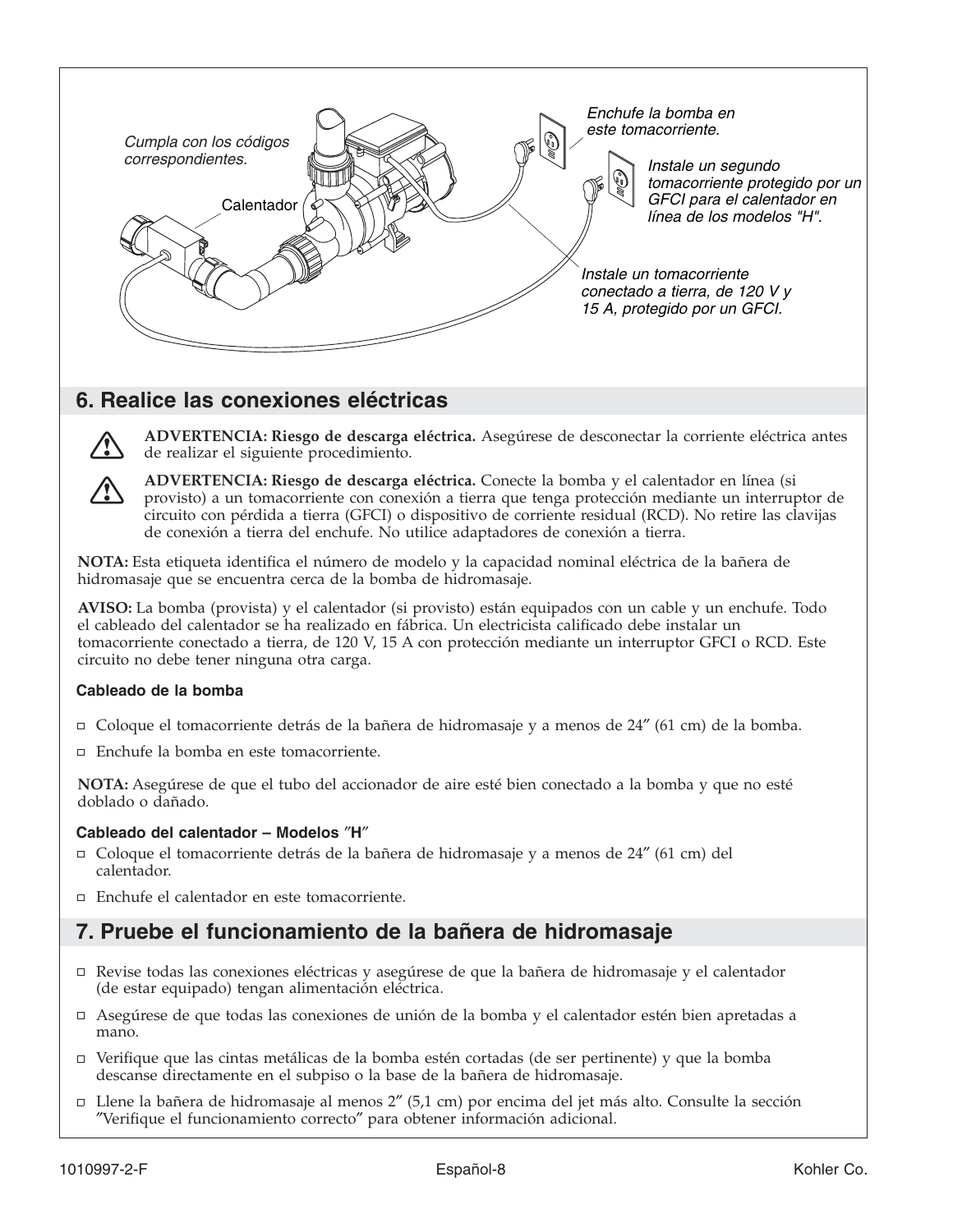### **Pruebe el funcionamiento de la bañera de hidromasaje (cont.)**

Deje funcionar la bañera de hidromasaje durante 5 minutos y revise que no haya fugas en las conexiones de todas las tuberías.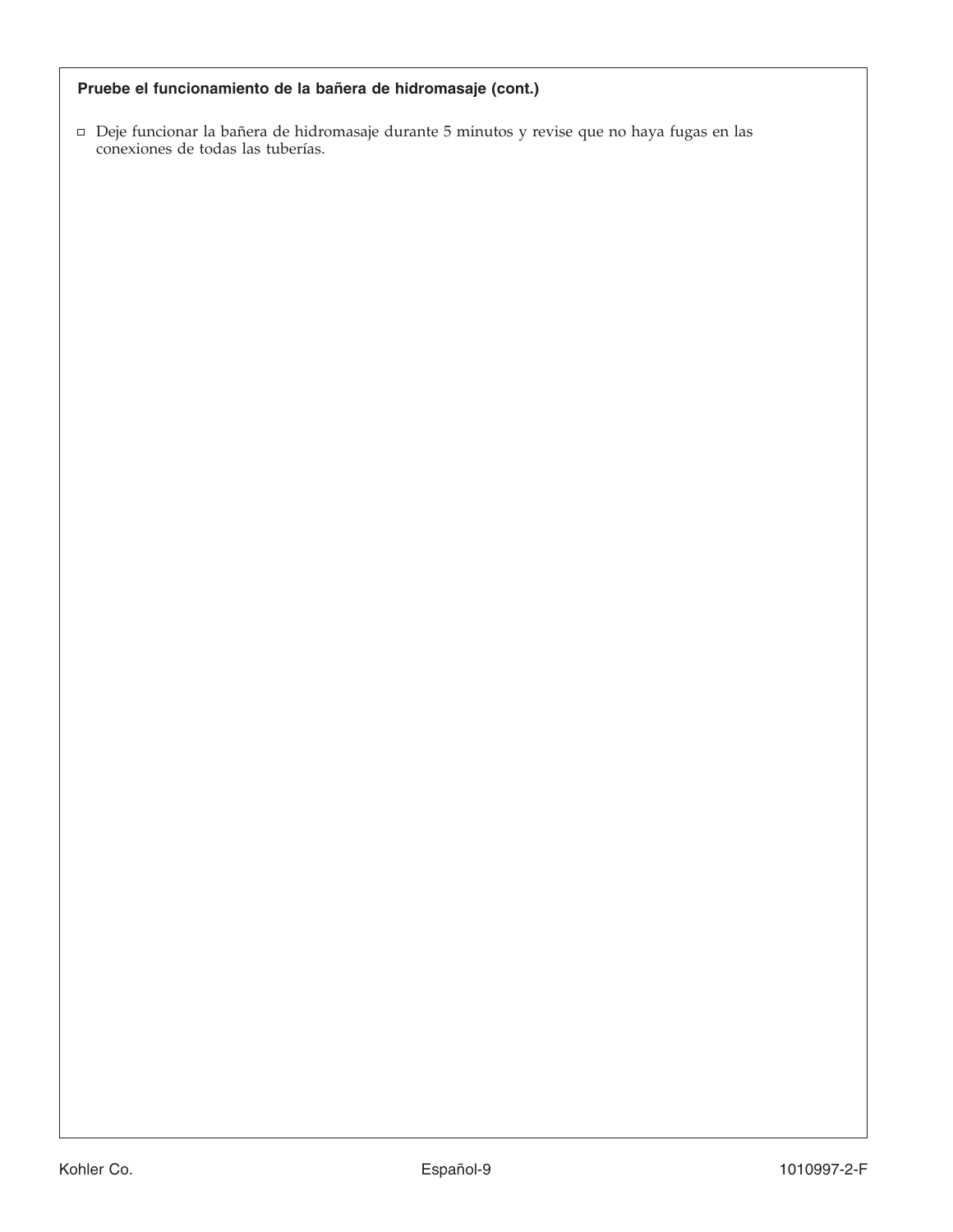

## **8. Termine la cubierta acabada**

- Retire con cuidado la cinta protectora del borde de la bañera de hidromasaje, si aún no lo ha hecho.
- Cubra la estructura con material de cubierta resistente al agua. Selle las juntas entre el borde de la bañera de hidromasaje y el material de cubierta resistente al agua con sellador de silicona.
- Adhiera el material de cubierta resistente al agua con cinta y yeso. Instale la cubierta acabada con el material de cubierta resistente al agua. Selle las juntas entre el borde de la bañera de hidromasaje y el material de la cubierta acabada con sellador de silicona.
- Instale la guarnición de la grifería según las instrucciones del fabricante.

## **9. Limpieza después de la instalación**

- Al limpiar después de la instalación, **no utilice productos de limpieza abrasivos**, pues pueden rayar y opacar la superficie de la bañera de hidromasaje. Utilice agua tibia y detergente líquido para limpiar la superficie.
- Limpie las manchas difíciles de quitar, la pintura y el alquitrán con aguarrás o diluyente de pintura. **No permita que los productos de limpieza que contengan destilados de petróleo permanezcan en contacto con la superficie de la bañera de hidromasaje por periodos prolongados.** El yeso se puede eliminar raspando con un canto de madera. No utilice raspadores de metal, cepillos de alambre ni otras herramientas metálicas. Se puede utilizar un detergente en polvo con un trapo húmedo para proporcionar una acción abrasiva suave en los residuos de yeso.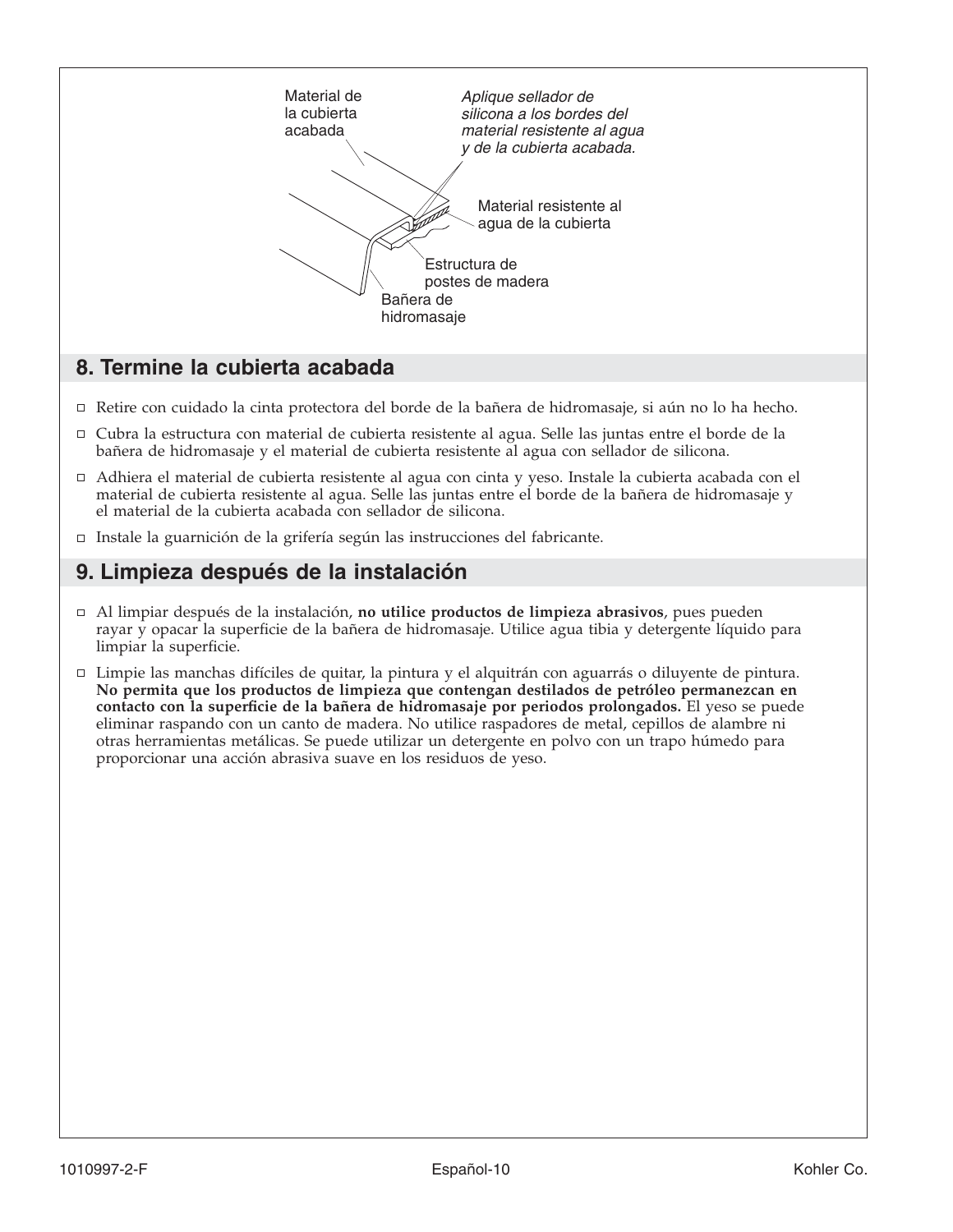Llene de agua por lo menos 2" (5,1 cm) arriba del jet más alto.



Oriente las boquillas de los jets para dirigir el flujo de agua en la dirección deseada.

Gire el anillo decorativo del jet hacia la izquierda para aumentar el flujo.





## **10. Confirme el funcionamiento correcto**

#### **Llene la bañera de hidromasaje**

- Coloque las boquillas de los jets de manera que miren hacia abajo en la bañera. Gire los anillos decorativos de los jets totalmente hacia la izquierda.
- **Llene la bañera de hidromasaje con agua al menos 2**″ **(5,1 cm) por encima de la parte superior del jet más alto.**

**NOTA:** La temperatura del agua en la bañera de hidromasaje no debe exceder de 104°F (40°C).

Para dar servicio a los diafragmas, introduzca un lápiz en la boquilla del jet y saque el diafragma. Después de eliminar la obstrucción que pueda haber, verifique que el diafragma esté limpio y presiónelo en el alojamiento del jet.

**NOTA:** Los diafragmas sólo se instalan en los jets de bañeras de hidromasaje que tienen seis o más jets en el sistema de hidromasaje.

#### **Secuencia de funcionamiento**

- Presione el accionador de aire para encender los jets de la bañera de hidromasaje.
- Ajuste cada jet para obtener una mezcla óptima de aire/agua. Gire el anillo decorativo hacia la derecha para reducir el flujo de aire, y hacia la izquierda para aumentarlo.
- Si está equipado con un calentador, el calentador se activará automáticamente al encenderse la bomba y se desactivará cuando se apague la bomba. El calentador no se activará si la temperatura del agua excede 104°F (40°C).
- Vuelva a oprimir el accionador de aire por segunda vez para apagar la bañera de hidromasaje.

## **Procedimiento para resolver problemas**

**AVISO: Esta sección es sólo para ayuda general. Un representante de servicio autorizado de Kohler o un electricista calificado debe resolver todos los problemas eléctricos. Para obtener servicio cubierto por la garantía, póngase en contacto con el vendedor o el distribuidor mayorista.**

| <b>Síntomas</b>                                        | Causas probables |                                                 | Acción recomendada |                                                                                                                 |
|--------------------------------------------------------|------------------|-------------------------------------------------|--------------------|-----------------------------------------------------------------------------------------------------------------|
| 1. La bañera de hidromasaje no<br>se enciende o apaga. |                  | A. El motor no tiene alimentación<br>eléctrica. |                    | A. Presione el botón (reset) de<br>restablecer la corriente eléctrica<br>del GFCI o RCD; revise el<br>cableado. |
|                                                        |                  | <b>B.</b> El accionador de aire no<br>funciona. |                    | <b>B.</b> Reemplace el accionador de<br>aire.                                                                   |
|                                                        |                  |                                                 |                    |                                                                                                                 |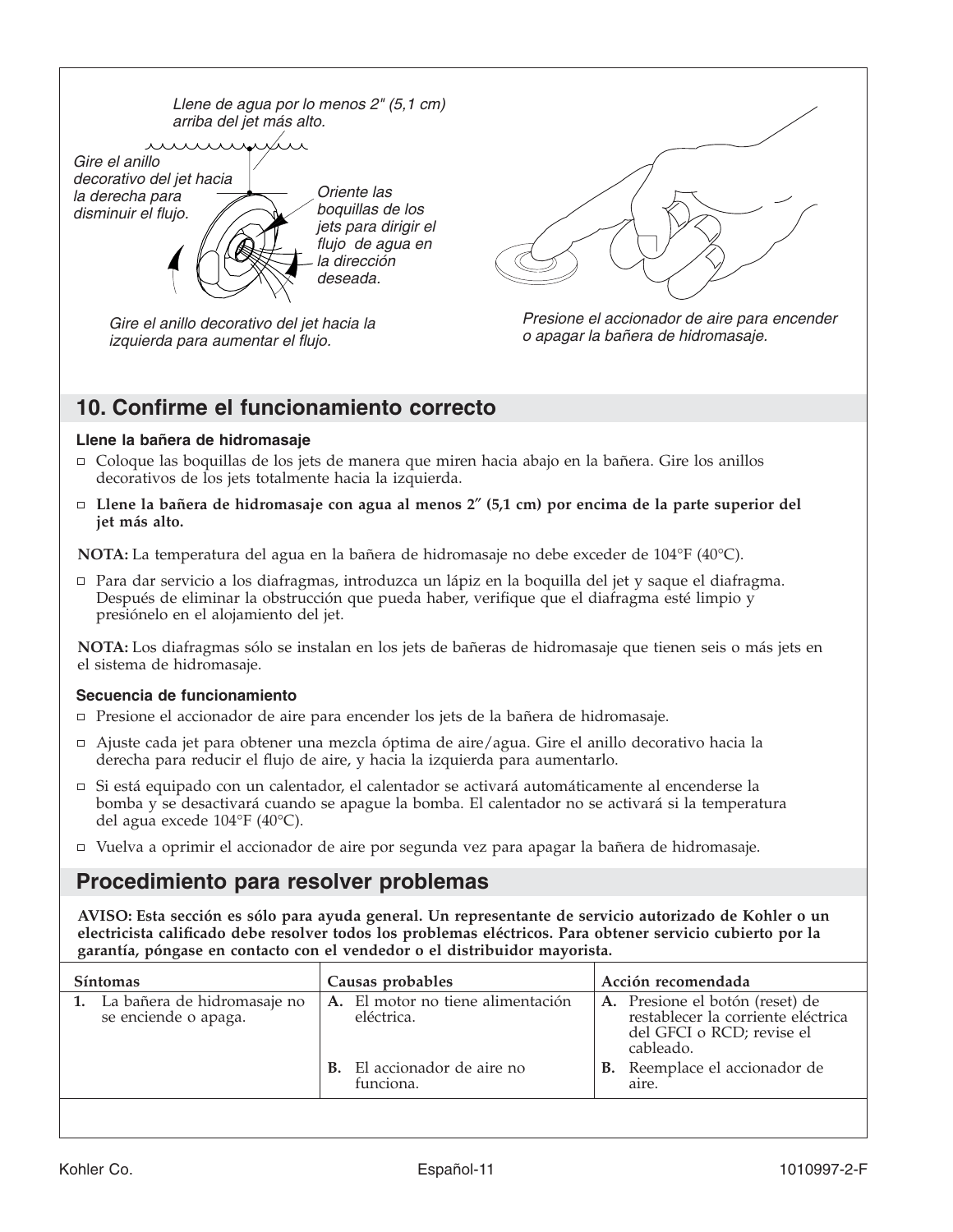| Procedimiento para resolver problemas (cont.)                                        |                                                                                                           |                                                                                                                                                                                                                                                                                                                                                                |  |  |
|--------------------------------------------------------------------------------------|-----------------------------------------------------------------------------------------------------------|----------------------------------------------------------------------------------------------------------------------------------------------------------------------------------------------------------------------------------------------------------------------------------------------------------------------------------------------------------------|--|--|
| <b>Síntomas</b>                                                                      | Causas probables                                                                                          | Acción recomendada                                                                                                                                                                                                                                                                                                                                             |  |  |
|                                                                                      | C. El tubo del accionador de aire<br>está desconectado, flojo,<br>doblado, tapado o dañado.               | C. Conecte, enderece, limpie o<br>reemplace el tubo del<br>accionador de aire.                                                                                                                                                                                                                                                                                 |  |  |
|                                                                                      | D. El motor/bomba no funciona.                                                                            | D. Repare o reemplace el<br>motor/bomba.                                                                                                                                                                                                                                                                                                                       |  |  |
| El motor se enciende, no<br>2.<br>todos los jets funcionan.                          | A. El jet está cerrado.                                                                                   | A. Gire el anillo decorativo del jet<br>hacia la izquierda para abrirlo.                                                                                                                                                                                                                                                                                       |  |  |
|                                                                                      | Los jets están obstruidos.<br>В.                                                                          | Elimine la obstrucción.<br>В.                                                                                                                                                                                                                                                                                                                                  |  |  |
| La bañera de hidromasaje se<br>3.<br>detiene automáticamente<br>antes de 18 minutos. | A. El interruptor GFCI o RCD se<br>dispara.                                                               | A. Identifique la causa de la falla<br>y corrija.                                                                                                                                                                                                                                                                                                              |  |  |
|                                                                                      | La succión está obstruida.<br>В.                                                                          | Elimine la obstrucción.<br>В.                                                                                                                                                                                                                                                                                                                                  |  |  |
|                                                                                      | Los jets están obstruidos.<br>C.                                                                          | $\mathsf{C}$ .<br>Elimine la obstrucción.                                                                                                                                                                                                                                                                                                                      |  |  |
|                                                                                      | D. El motor se ha sobrecalentado,<br>activando el dispositivo de<br>protección.                           | D. Verifique que no haya<br>obstrucciones en las<br>ventilaciones del motor.<br>Elimine la obstrucción y deje<br>enfriar el motor.<br>Verifique que no haya<br>obstrucciones en la succión.<br>Elimine la obstrucción y deje<br>enfriar el motor.<br>Verifique que no haya<br>obstrucciones en los jets.<br>Elimine la obstrucción y deje<br>enfriar el motor. |  |  |
| Funcionamiento ruidoso.<br>4.                                                        | A. Las cintas metálicas de la bomba<br>no se han cortado. (Modelos con<br>bloques de soporte únicamente). | Corte las cintas metálicas con<br>A.<br>unas tijeras para chapa.                                                                                                                                                                                                                                                                                               |  |  |
| El calentador no funciona.<br>5.<br>(Modelos "H" solamente)                          | A. El calentador no tiene<br>alimentación eléctrica.                                                      | A. Oprima el botón de restablecer<br>el interruptor GFCI o RCD.                                                                                                                                                                                                                                                                                                |  |  |
|                                                                                      | <b>B.</b> La temperatura del agua<br>sobrepasa los $104^{\circ}F(40^{\circ}C)$ .                          | <b>B.</b> Deje que el agua se enfríe y el<br>calentador se activará.                                                                                                                                                                                                                                                                                           |  |  |
|                                                                                      | El calentador no funciona.<br>Ċ.                                                                          | C. Reemplace el calentador.                                                                                                                                                                                                                                                                                                                                    |  |  |